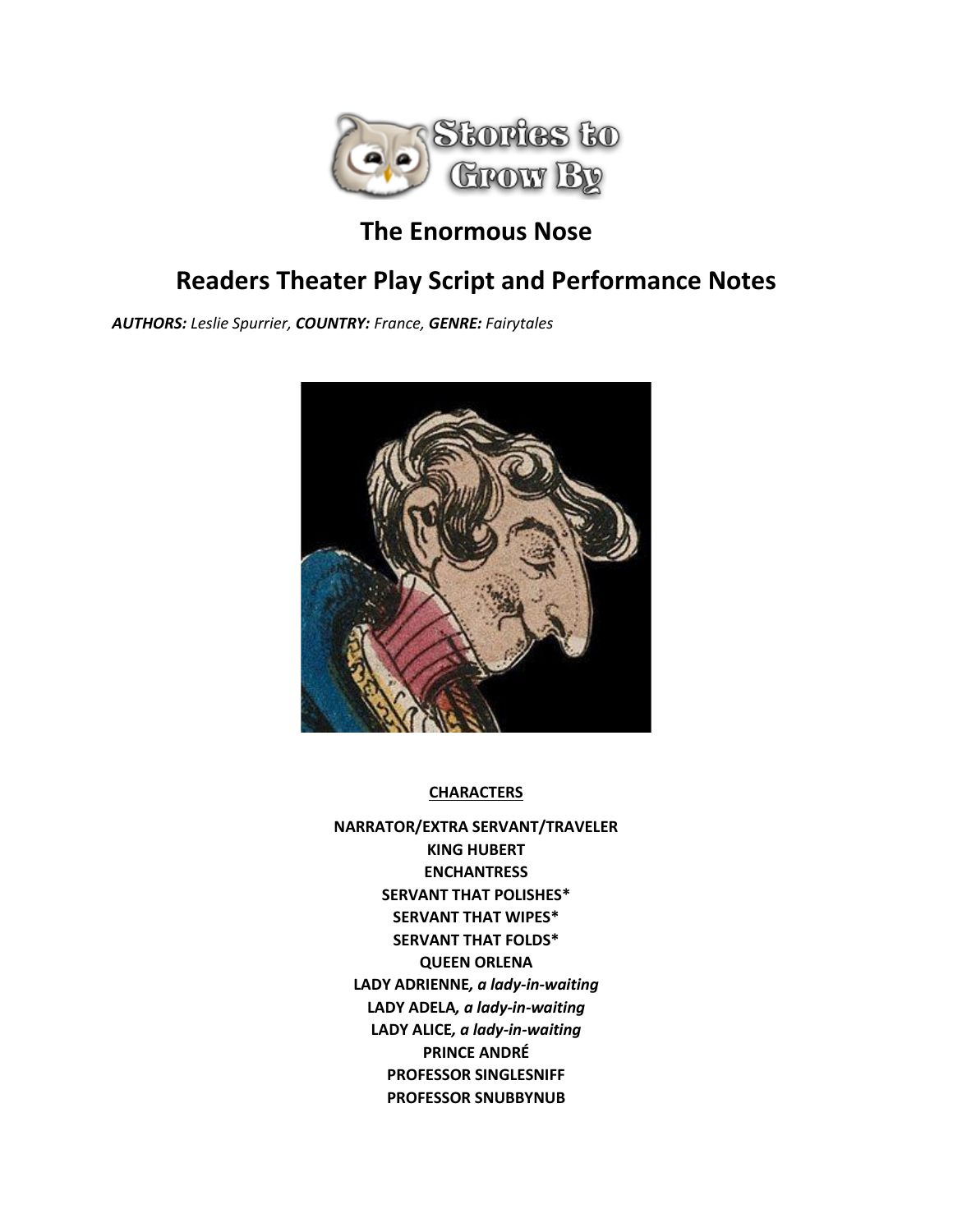**PROFESSOR LONGENSNOUT KING ALBERT GUARD #1 GUARD #2 GUARD #3 GASTON - TRAVELER #1 ROLAND - TRAVELER #2 FRANCIS - TRAVELER #3 PRINCESS ROSEBUD**

*\*Performance notes can be found on the pages following the script*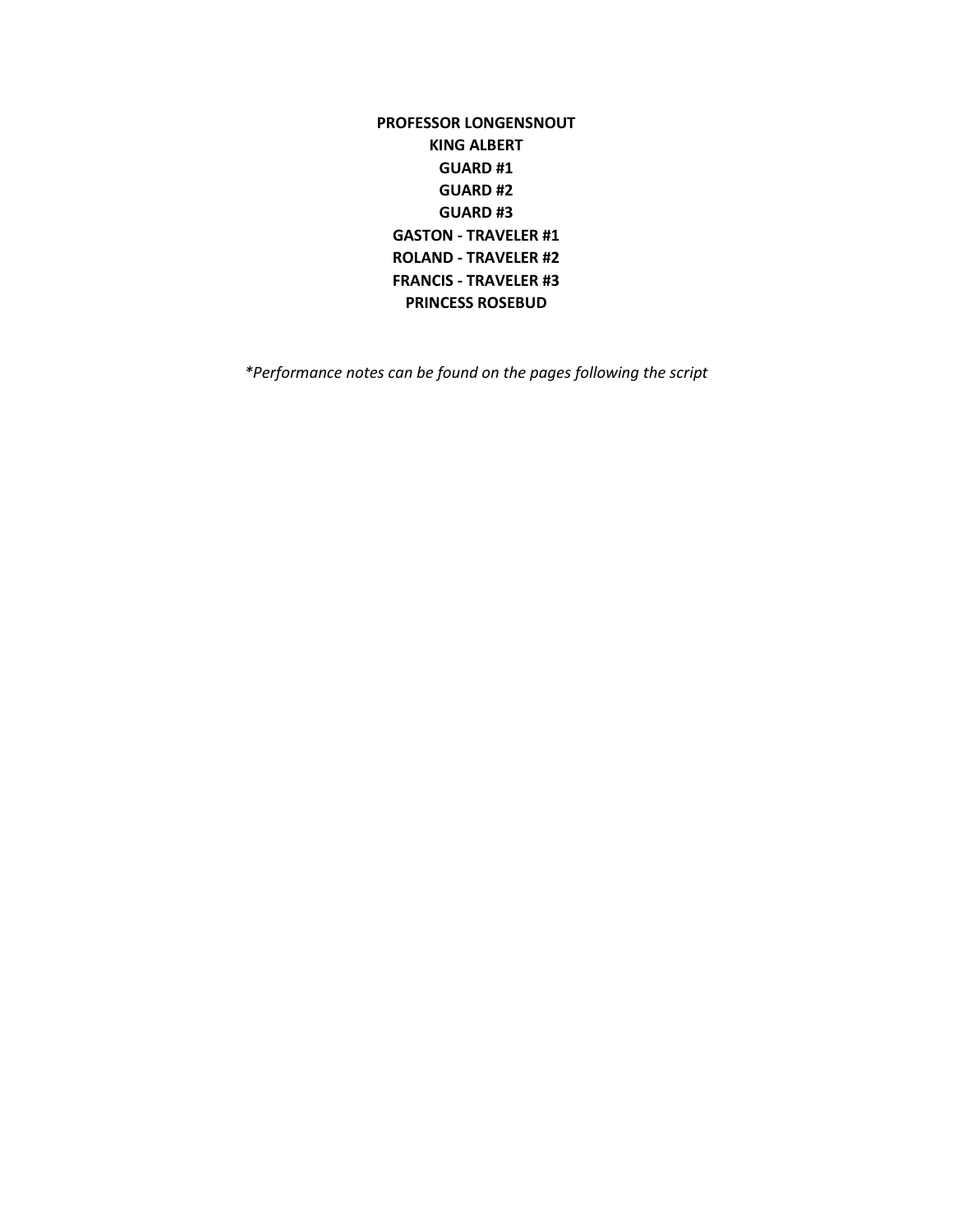## **Scene 1 – A Path in the Woods**

[**Stage set**: The stage is divided into two sections. One is a forested area and it's the setting for Scene 1 and Scene 7. The other is a palace throne room and it's the setting for the other scenes.]

[For the opening forest scene, several small trees and bushes are scattered about. (See **Performance Notes** on how to create these.) The greenery should line a path on the diagonal from the back of the stage to the front.]

[There is a large bundle of rags toward center stage just beside the path.]

[NARRATOR enters.]

## **NARRATOR:**

Welcome, fine ladies and gentlemen. Today's production of "The Enormous Nose" is brought to you by *Stories to Grow by*. We hope you enjoy this tale of power, magic, and beauty.

[NARRATOR steps forward.]

## **NARRATOR:**

Once there was a grand king who ruled over his kingdom with mighty power. (*looks offstage*) Here he comes.

[KING HUBERT enters. He walks down the path, holding his royal staff, in a contented and selfsatisfied manner.]

## **NARRATOR:**

One day, while taking his regular walk through the woods, the King came upon a strange bundle.

[KING stops at the bundle and examines it, poking it with his staff.]

## **KING HUBERT:**

What in the world...?

[ENCHANTRESS, a hideous hag, rises up from among the rags. (See **Performance Notes** for a description of how ENCHANTRESS "rises up" from the rags.) ENCHANTRESS sports extra-large ears and an extra-large nose.]

#### **KING HUBERT:**

(*surprised*) Who are you? How dare you block the passage of His Royal Highness!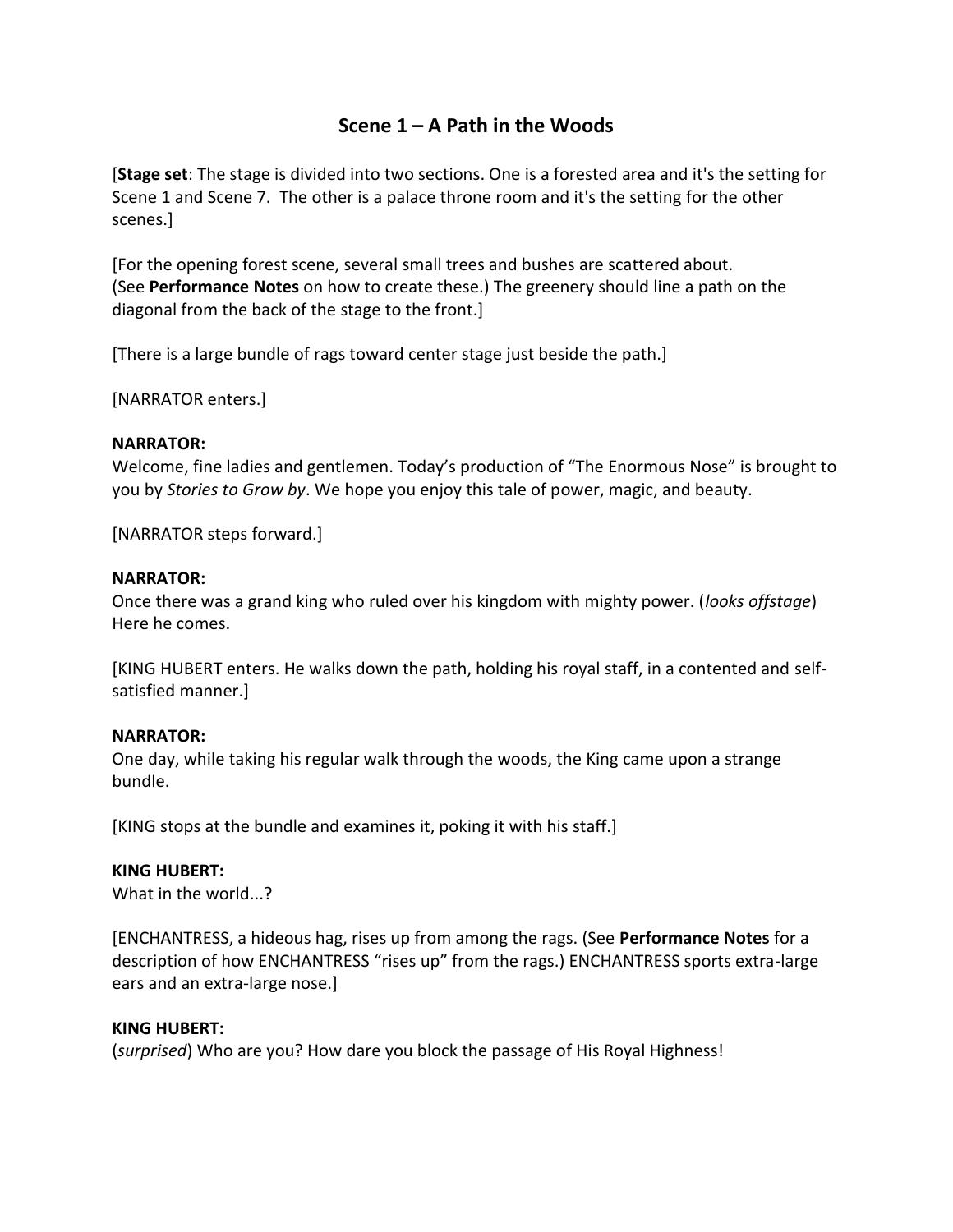**ENCHANTRESS:** How dare YOU poke Her Mystical Magical Mighty Enchantress!

#### **KING HUBERT:**

That's what you call yourself? And from a bundle of rags on the ground, no less!

## **ENCHANTRESS:**

How rude! Royalty has no manners anymore. I cannot believe my ears! (*indignantly moves her head from side to side*)

## **KING HUBERT:**

I cannot believe YOUR ears. In fact, (*staring at Enchantress' nose*) I can't believe your NOSE! Ha!

## **ENCHANTRESS:**

I have NEVER…!

## **KING HUBERT:**

That is some beak of a nose! (*Enchantress gasps*) What a schnozz! That thing that looks like a pickle coming off your face!

## **ENCHANTRESS:**

(*clenches fists and shakes with anger*) Such INSOLENCE!

#### **KING HUBERT:**

Hag, tell me, when you stop to smell a flower does the whole field end up in your nostril? (*laughs*)

#### **ENCHANTRESS:**

(*raises her arms in a threatening way*) Enough, ENOUGH! You imbecile! You will remember today as the day you made the biggest mistake of your life. (*closes eyes and slowly swirls arms in the air*)

[Stagehands enter, waving dark gray or black material. The sound of thunder echoes in the background. (See **Performance Notes** on how to simulate the sound of thunder.) KING HUBERT braces himself; he is afraid.]

#### **ENCHANTRESS:**

(*in a booming voice; fabric continues to swirl around her*) There shall come a time when you will feel the wrath of your words. You shall have a son that will be born with an ENORMOUS, unbelievable nose. A nose that will remain on his face his entire life until the moment he reckons with it for what it truly is – a humongous (pronounce: hew-MON-guss), ridiculous nose!

#### **KING HUBERT:**

If his nose is as big as all that, he'll know he has an enormous nose - so what's the problem?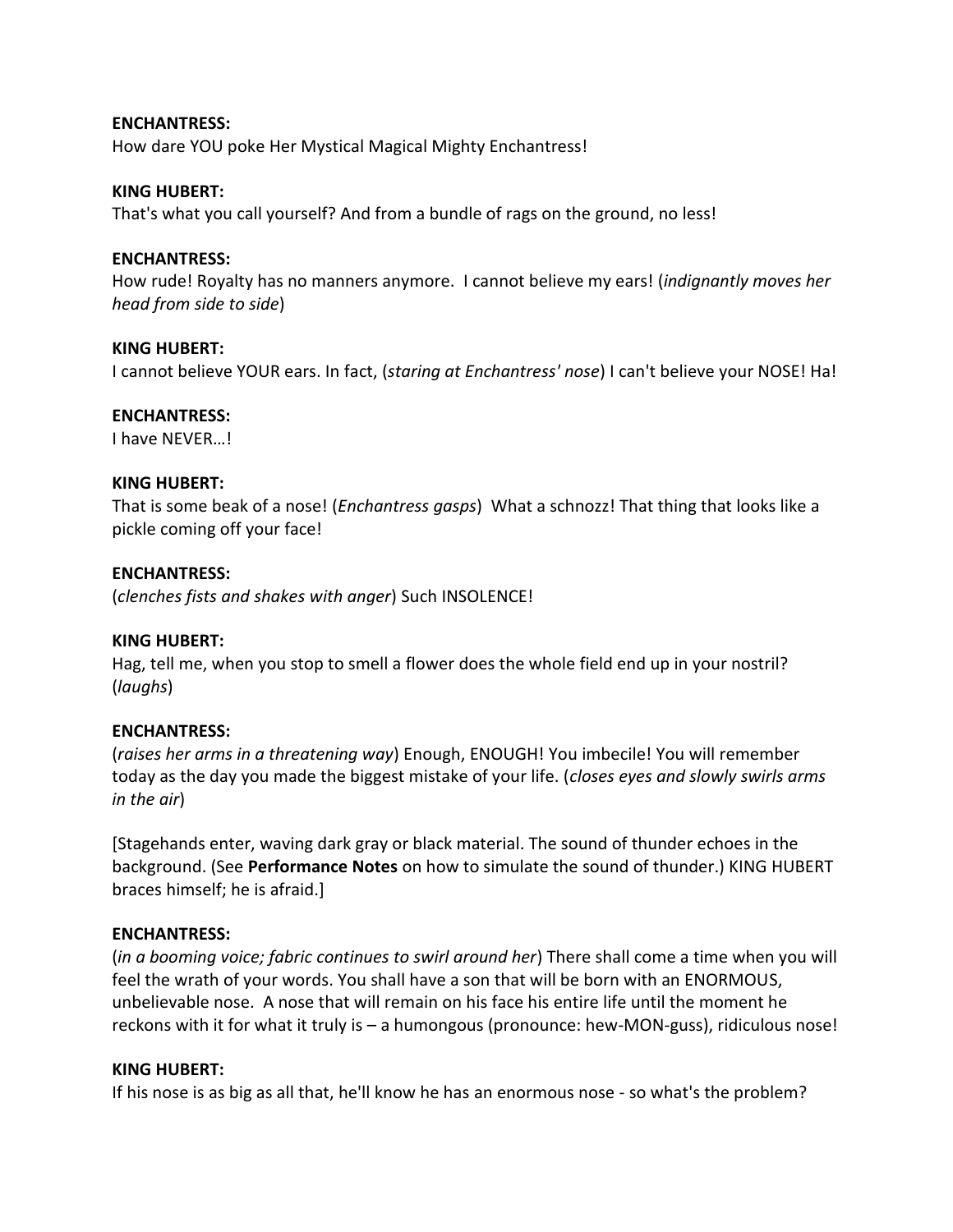## **ENCHANTRESS:**

You'll find out, won't you?

[Loud crashing sounds as ENCHANTRESS and stagehands swirling the fabric exit. KING HUBERT stands stunned for a moment, looking off to where ENCHANTRESS exited. KING HUBERT turns to the audience and a smile comes over his face.]

## **KING HUBERT:**

Wait a minute! She said I'm going to have a son!

[KING HUBERT skips offstage.]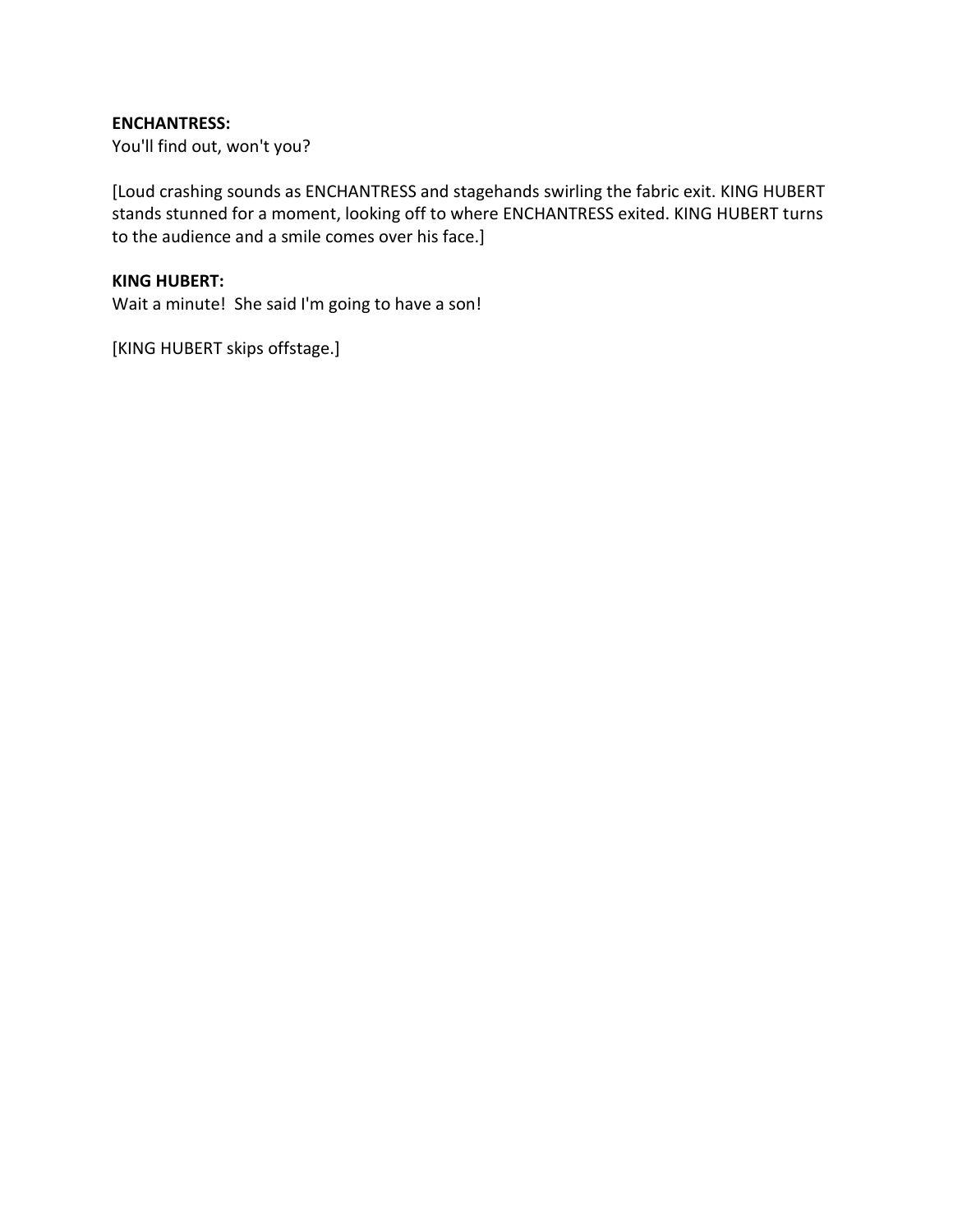## **Scene 2 – Throne room of King Hubert and Queen Orlena**

[**Stage set:** This is the area of the stage that presents as a palace throne room. Two thrones, sonsisting of large chairs that have a high back and are decorated with richly-colored cloth, are placed in the center toward the back of the stage. Beside the two thrones is a small table. SERVANT THAT POLISHES, SERVANT THAT WIPES, and SERVANT THAT FOLDS (together, called the "SERVANTS") zigzag back and forth in front of the throne, busily carrying trays, linens, baskets full of food, or other household objects. Then SERVANT THAT POLISHES starts polishing silverware, SERVANT THAT WIPES starts wiping surfaces, and SERVANT THAT FOLDS starts folding the linens.]

[QUEEN ORLENA sits on the throne, holding a baby (doll) in her arms. The baby has a very large nose attached, but is wrapped in a blue blanket and the audience does not see the extra-large nose, at first. LADY ADRIENNE, LADY ADELA, and LADY ALICE (together, called "LADIES-IN-WAITING") hover around QUEEN ORLENA to attend to her and the baby.]

## **QUEEN ORLENA:**

(*wails*) Why me? Oh, why must I bear this shame?

## **LADY ADRIENNE:**

There, there, Your Majesty. Your little prince has great… (*peers at the baby*) ah… character.

## **LADY ADELA:**

Such a smile... (*steps up closer to the baby*) ..if you can find it.

#### **LADY ALICE:**

(*also steps up and peers closely at the baby*) I know it's under that nose somewhere.

[LADY ADRIENNE elbows LADY ALICE in the ribs.]

#### **LADY ALICE:**

Your Majesty what I meant was, his face is like nothing the world has ever seen before.

#### **LADY ADELA:**

THAT's for sure!

[LADY ADRIENNE elbows LADY ADELA in the ribs.]

#### **LADY ADRIENNE:**

Small noses are a dime a dozen, that's what I say! Where THAT nose is surely a Roman nose, one of strength and power! He will be a hero. A champion! Isn't that right, ladies?

[QUEEN ORLENA looks at her ladies and back at her son. She holds up the baby doll to audience. The doll has a small crown and on its face is attached an enormous nose.]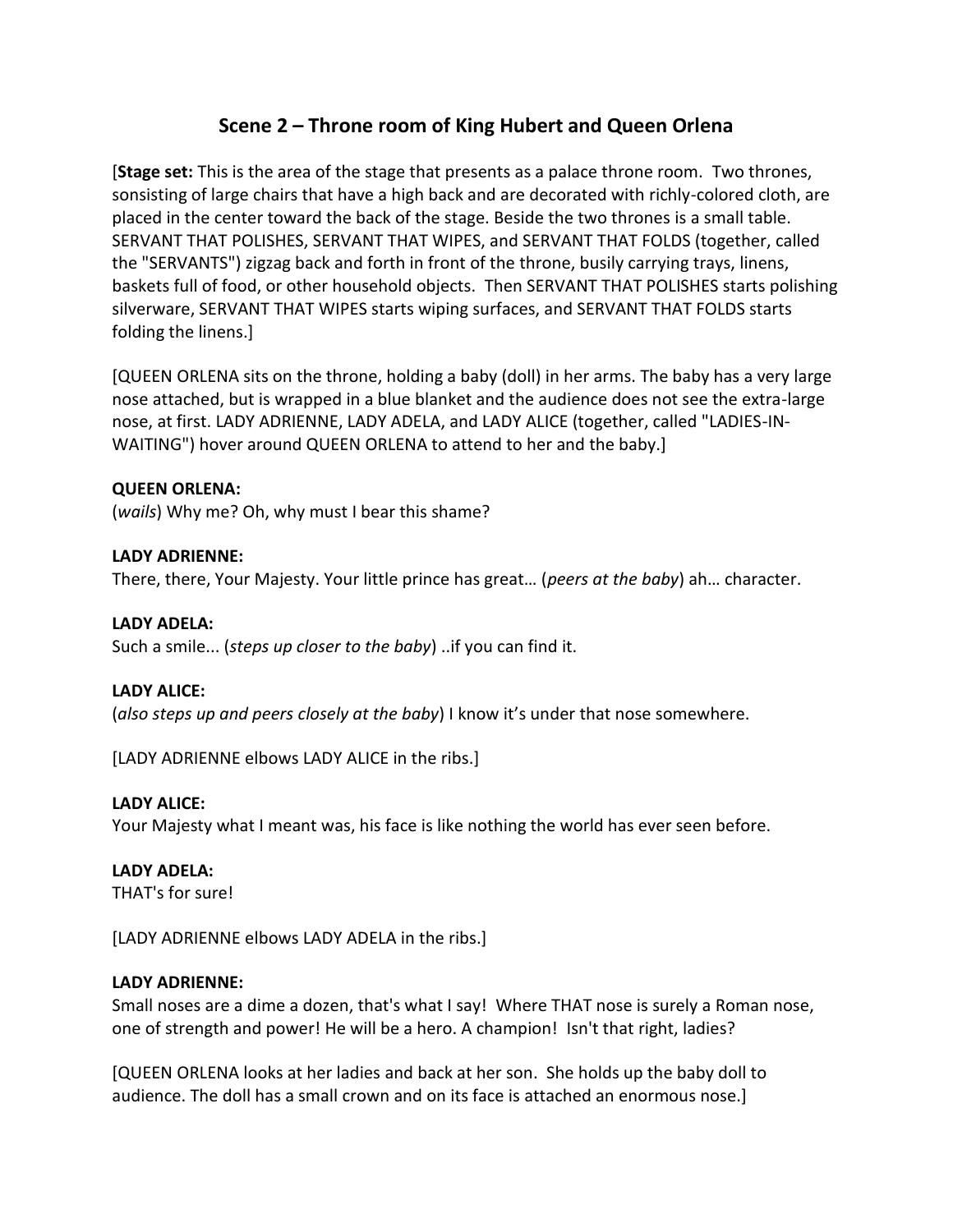## **QUEEN ORLENA:**

(*wails again*) But LOOK! His nose is ENORMOUS!

[LADY ADELA and LADY ALICE nod and chuckle, until LADY ADRIENNE nudges them both with her elbow. They stop.]

## **LADY ADRIENNE:**

My Lady, the fact of the matter is… (*searches for a reason that can possibly explain the nose*) What I'm trying to say is… (*speaks quickly*) No one wants a tiny nose anymore. A large nose, why, it's the new chin dimple! It's what all the finest noblewomen seek in the most highborn gentlemen!

## **QUEEN ORLENA:**

(*sniffs*) Really?

**LADY ADRIENNE:** Absolutely!

## **LADY ADELA:**

(*picking up on Lady Adrienne's point*) I wish MY son had a nice big nose!

#### **LADY ALICE:**

Me, too!

## **LADY ADRIENNE:**

Young men are forever stretching their noses, trying to get that special effect.

[LADIES-IN-WAITING exaggeratedly pull at their noses.]

[QUEEN ORLENA looks at her ladies and hands off her son to LADY ALICE.]

## **QUEEN ORLENA:**

Of course you must be right, my Ladies. How could a woman of MY stature (*Ladies-in-Waiting exaggeratedly nod in agreement*) have anything but a perfect child? Prince André is quite handsome, once you get past a certain something. Here. (*hands baby to Lady Alice*)

[LADY ALICE bows and quickly disappears behind the throne with the baby. QUEEN ORLENA stands to make an announcement and claps her hands for attention. SERVANTS gather around her.]

## **QUEEN ORLENA:**

Servants! Everyone! Hear me well! My baby, the Prince, will grow up to be the greatest prince the land has ever known! Let it be known that from this day forth that a… ahem… GRANDIOSE (pronounce: gran-dee-OASE) nose is one that shows superior strength, power, and ruling spirit.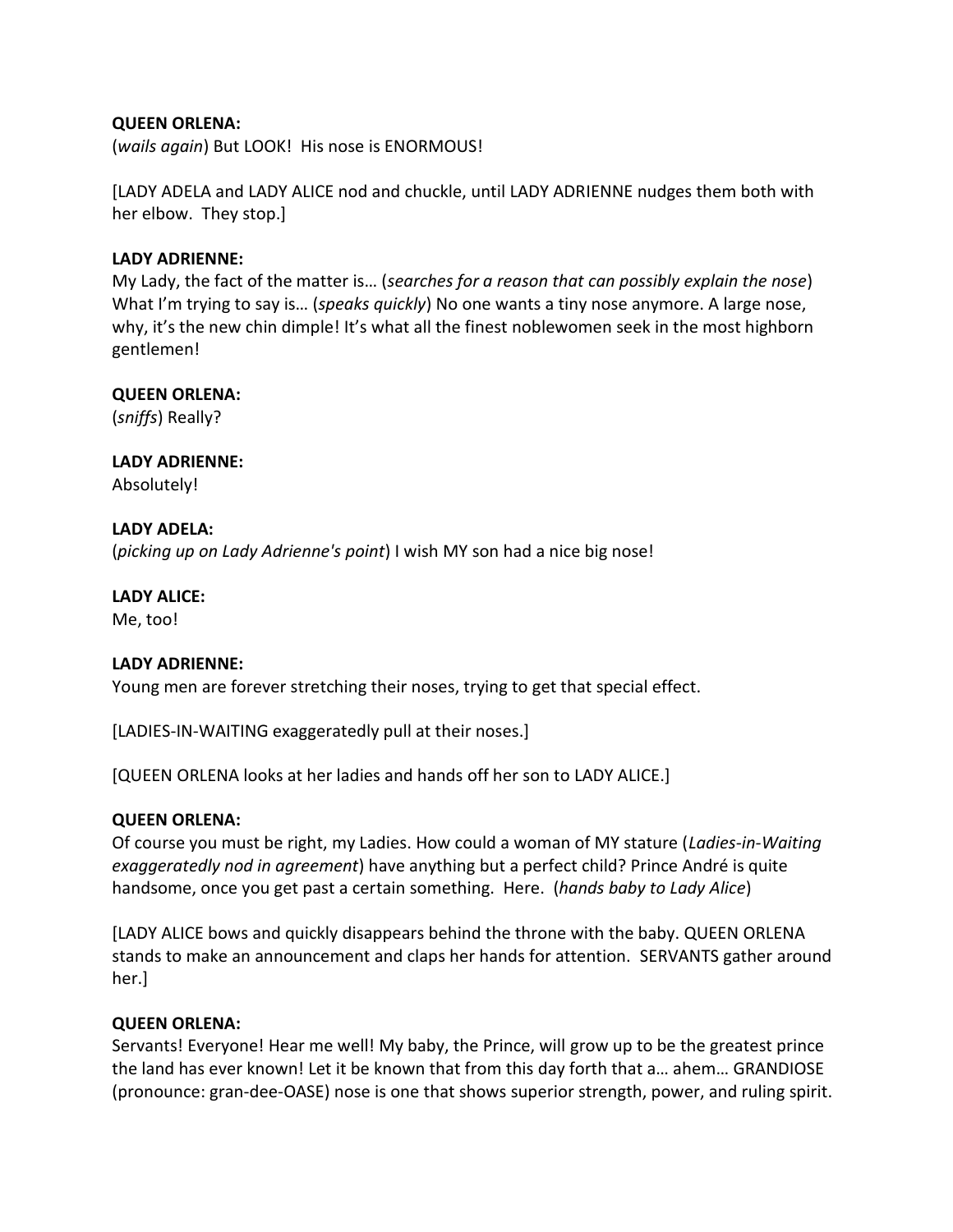[SERVANTS separate from the crowd around QUEEN ORLENA. They huddle together with LADY ADELA and LADY ADRIENNE, and look doubtful. Then they emerge from their huddle and start cheering.]

## **LADY ADRIENNE:**

Large noses forever! Hip, hip–

## **LADY ADELA, LADY ALICE, and SERVANTS, together**:

Hooray!

## **SERVANT THAT POLISHES:**

(*whispering*) Next thing you know, Our Mighty Majesty will be telling us that girls love a guy with a big belly! (*puts hands on belly and gives it a jiggle*)

## **SERVANT THAT WIPES:**

You would know about that..!

## **SERVANT THAT FOLDS:**

Or a big bum means we are brilliant. Smarter than any smarty PANTS! (*turns rear-end to audience and shakes it*)

[As SERVANTS carry on, QUEEN ORLENA notices and silently makes her way over to them. She stands directly behind them with her hands on her hips. As SERVANT THAT FOLDS shakes his bum, he notices her and stops shaking.]

[SERVANTS lower their heads and join the crowd.]

## **LADY ADRIENNE:**

(*raises both arms as if to embrace the crowd*) May we all aspire to the greatness of the one with the super-special nose - our Prince!

[While LADY ADRIENNE says her line above, SERVANTS, and LADY ADELA come to the front of center stage. They stand shoulder-to-shoulder in a line. All at once, they take out large noses and fit them to their faces. (See **Performance Notes** on the large nose attachments.)]

## **LADY ADRIENNE:**

Hip, hip–

## **LADY ADELA and SERVANTS, together:**

(*again, with one hand upward in a fist*) Hooray!

[LADY ADRIENNE, LADY ADELA and SERVANTS exit. NARRATOR remains on stage while stagehands enter and place toys around on the floor.]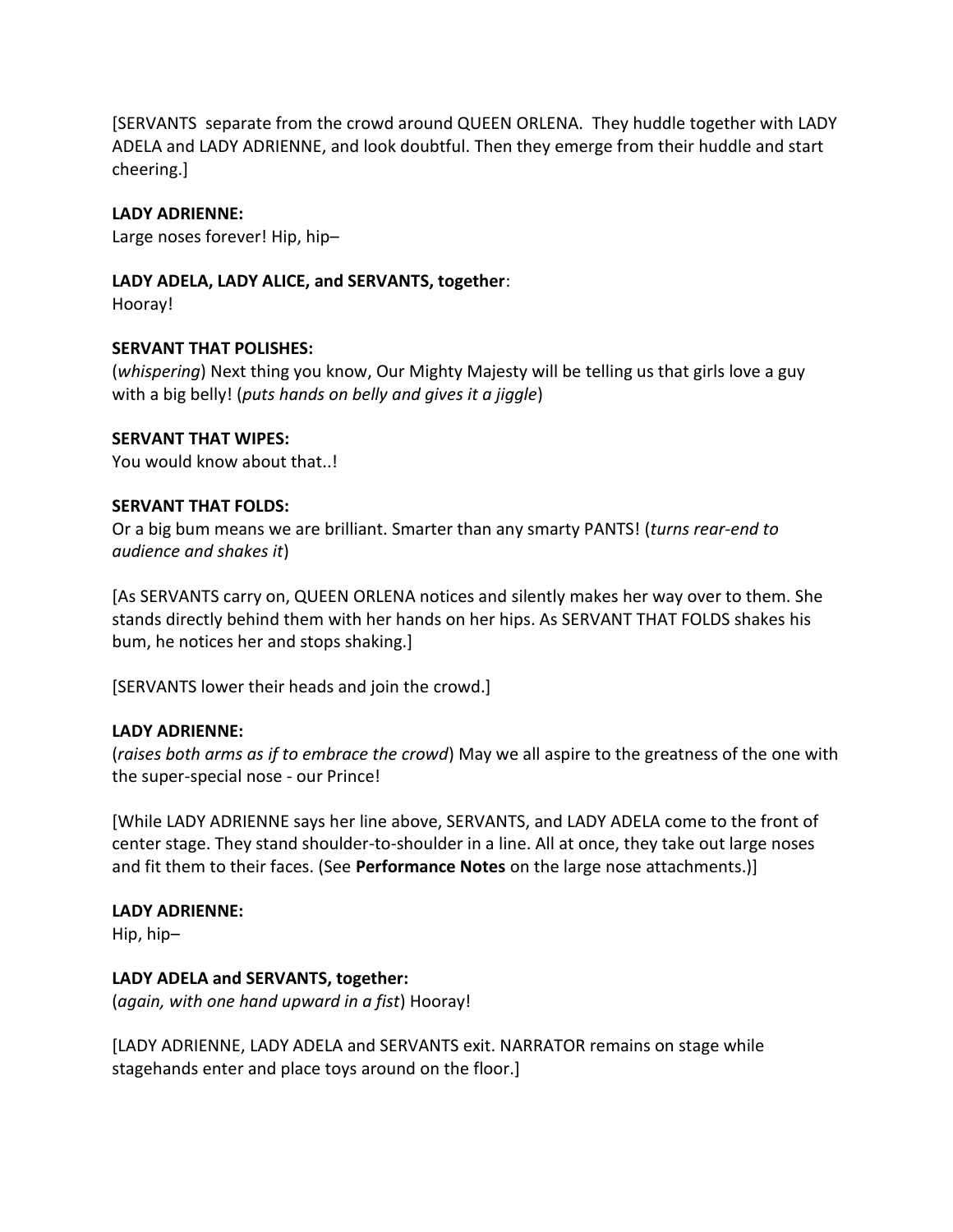## **Scene 3 – Throne room - the Prince is 4 years old**

**[Stage set**: the same as in Scene 2. The exception is there are toys strewn around the room.]

[SERVANTS enter. Each SERVANT wears an extra-long nose. SERVANTS carry baskets, sheets, and trays. They cross the room back and forth, busy with their duties. Occasionally, a servant pretends to trip over one of the toys. Note to actors: this is pretend, be safe!]

[NARRATOR steps forward.]

## **NARRATOR:**

So went four years. Prince André grew, and so did his.... well...

[LADY ALICE reappears on stage holding the hand of YOUNG PRINCE ANDRÉ. He is 4 years old and his attached nose is enormous.]

## **NARRATOR:**

You see what I mean?

[LADIES-IN-WAITING and SERVANTS each wears an extra-long nose. It is not as large as the nose of YOUNG PRINCE ANDRÉ. All noses are intended to look fake. The prince holds a stuffed elephant by the trunk, or another kind of stuffed animal. SERVANTS huddle around YOUNG PRINCE ANDRÉ, acting lovingly to him.]

## **LADY ADELA:**

(*crouching down to speak to Young Prince André*) Ah, my little Prince. You won't believe what we saw in the Town square yesterday!

## **YOUNG PRINCE ANDRÉ:**

What? (*tugs at her skirts and asks insistently*) Tell me, Lay 'Della (*the child pronounces "Lady Adela" as "Lay 'Della"*). Tell me!

[All SERVANTS lean in closer.]

## **LADY ADELA:**

A beggar boy with a nose so small you could barely see it!

## **LADY ALICE:**

*(starting the kind of joke that starts with "The [such-and-so] was so [such-and-so]!")* That nose was SO SMALL...!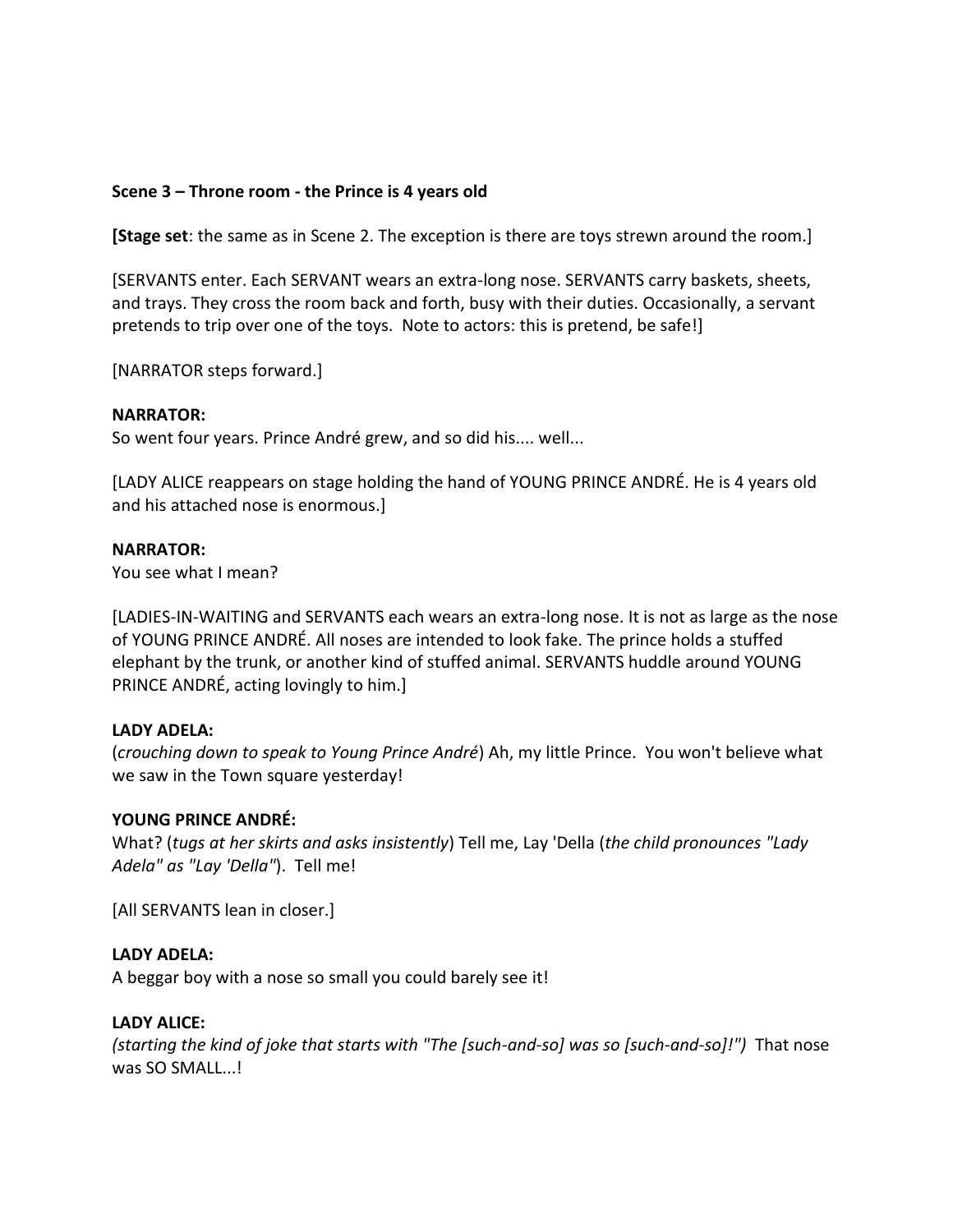**LADY ADELA:** *(going along with that style of joke)* How small was it?

**YOUNG PRINCE ANDRE:** (*interrupts them*) Wait!

**LADY ADELA:** What is it, little one?

**YOUNG PRINCE ANDRÉ:** Not his fault, Lady 'Della. I mean, za small nose.

**LADY ADELA:** Oh well, I suppose it's not his fault, exactly...

**LADY ALICE:** But it was really funny!

[LADY ADELA and LADY ALICE laugh.]

## **YOUNG PRINCE ANDRÉ:**

Lay 'Della, Lay Aleese, tell me 'nother stowey. Tell me a make pretend stowey... 'bout … Pinocchio…

**LADY ALICE:** Now THERE'S a story!

## **LADY ADELA:**

Only this time, the ending will change. The boy will KEEP his nose. Come along, little Prince.

[LADY ADELA takes YOUNG PRINCE ANDRÉ by the hand. She, the boy, and LADY ALICE exit.]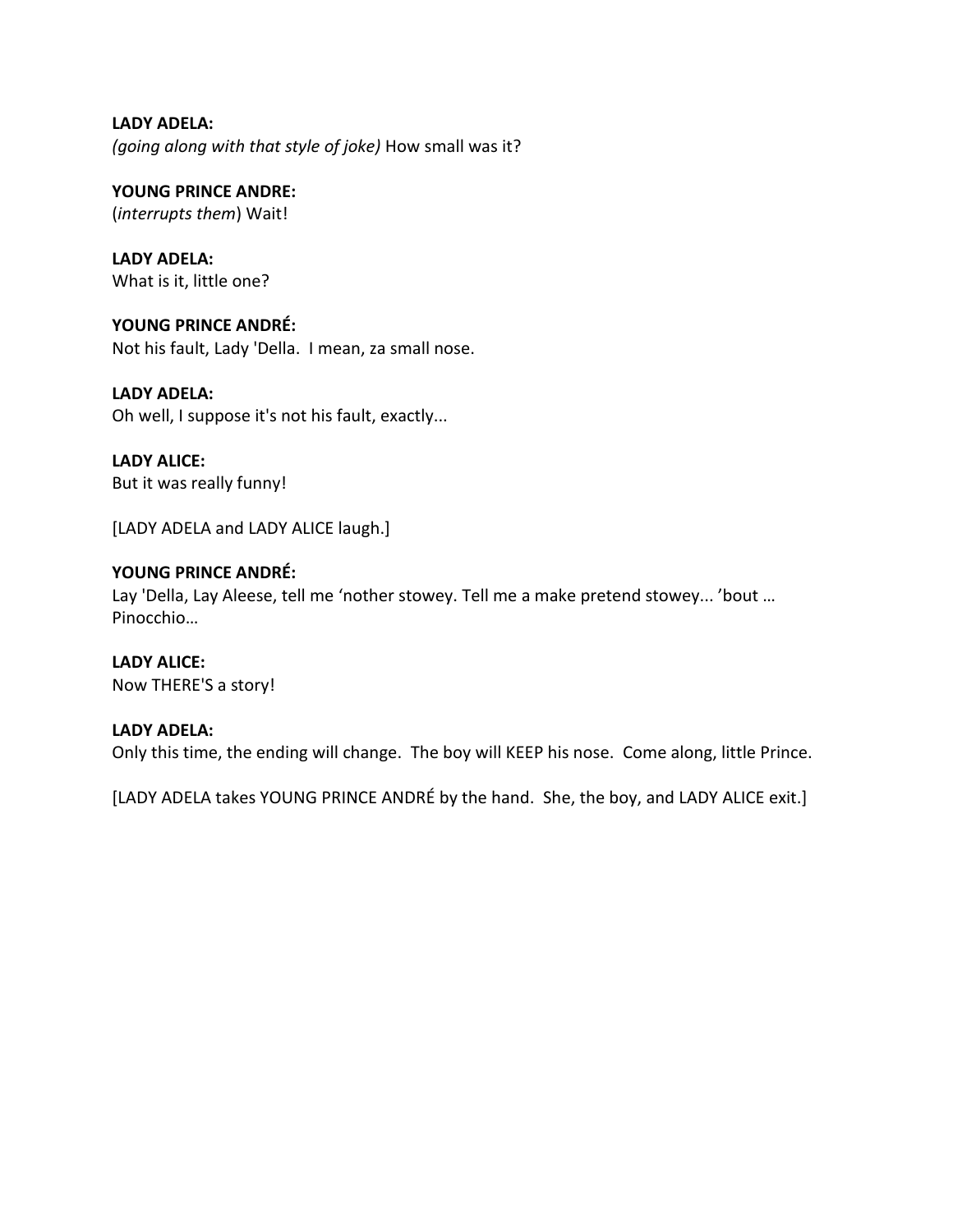## **Scene 4 – Throne Room**

## **NARRATOR:**

As he got older, Prince André continued to study the ways of the world and to prepare to someday rule the kingdom.

[QUEEN ORLENA and KING HUBERT enter. They walk to the center of the stage and turn toward each other.]

## **QUEEN ORLENA:**

(*to King Hubert*) Oh my darling Hubert, isn't André the crown jewel of our court. No, of the whole kingdom!

## **KING HUBERT:**

Well now, Dearest, he's a fine enough, for a 10-year-old. But you know as well as I do what's REALLY growing about him. (*taps his own nose*)

## **QUEEN ORLENA:**

Nonsense! I won't hear a word about THAT.

[PROFESSOR SINGLESNIFF, PROFESSOR LONGENSOUT, and PROFESSOR SNUBBYNUB (together, called "PROFESSORS") enter in a straight line. They each carry books, papers, quills, globes, maps, and rulers. They are dressed in flowing robes. Each professor wears glasses and an extralong nose, though not as long as young Prince André. PROFESSOR SINGLESNIFF is at the head of the line. He or she bows to QUEEN ORLENA and KING HUBERT. ]

#### **QUEEN ORLENA:**

Ah, good day, Professor Singlesniff. What will the Prince be studying today?

## **PROFESSOR SINGLESNIFF:**

(*drops his bundle of papers and stoops to pick them up*) Your Majesty, Prince André and I will look at some ancient texts. They speak of a mighty warrior whose nose was far and wide… er, I mean, who was KNOWN far and wide.

[KING HUBERT coughs loudly at the slip. He then makes a slicing gesture with his finger across his throat threatening PROFESSOR SINGLESNIFF if he messes up again. QUEEN does not see this gesture. PROFESSOR SINGLESNIFF is nervous.]

#### **QUEEN ORLENA:**

Well even if his nose WERE far and wide, all the better- that's what I say!

## **PROFESSOR SINGLESNIFF:**

*(relieved)* Quite right. *(clears throat)*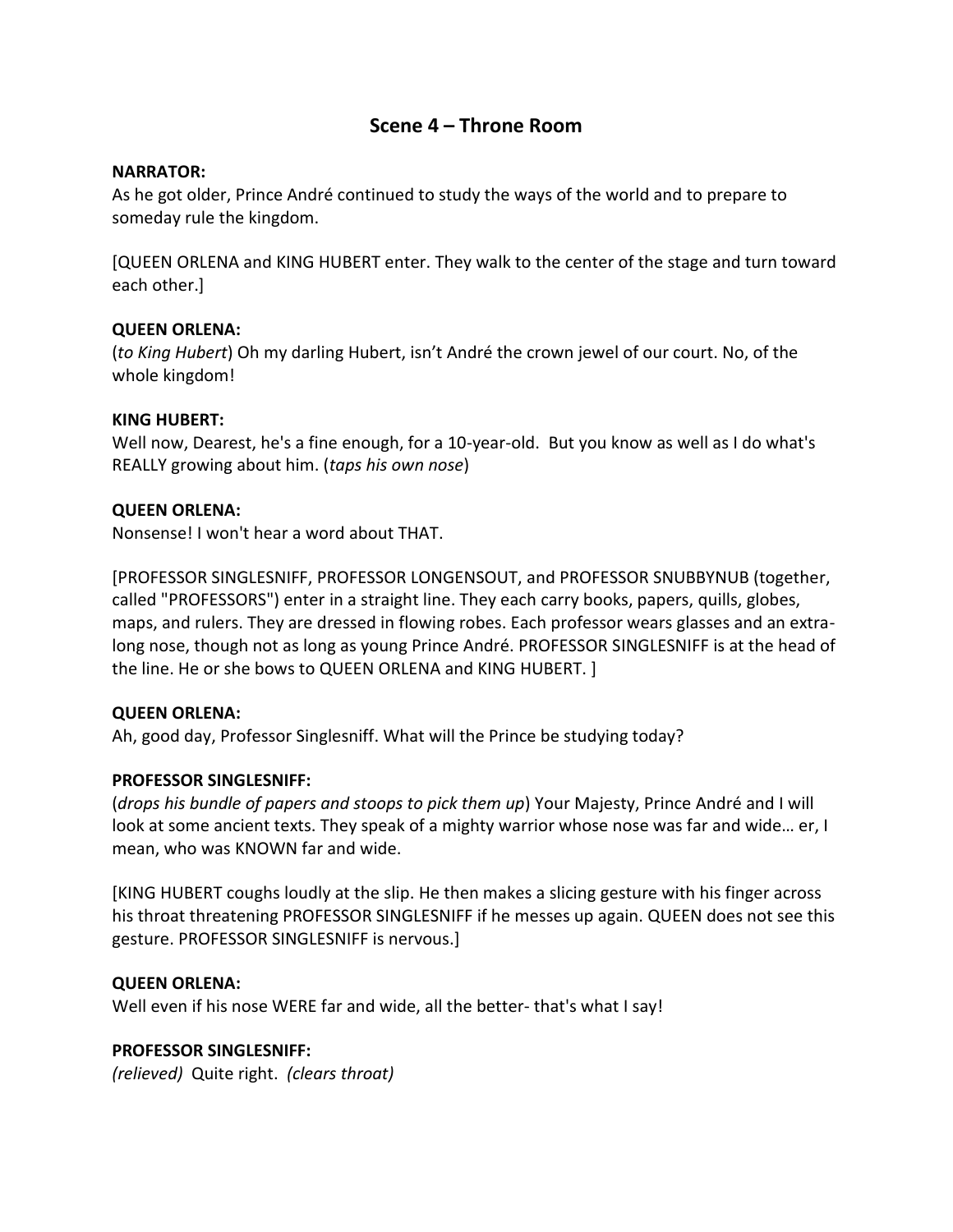## **QUEEN ORLENA:**

And so, Professor Longensnout, YOUR instruction today?

[PROFESSOR LONGENSNOUT, the second in line, comes forward holding a ruler and abacas (See **Performance Notes** on how to make an over-sized abacas.) He (or she) pushes his glasses up on his nose.]

## **PROFESSOR LONGENSNOUT:**

Today the Prince and I will examine measurement, specifically length. Examining the associative properties of the longitudinal direction… (*Queen Orlena cuts him off*)

## **QUEEN ORLENA:**

(*with annoyance*) Honestly, Longensnout, I have no idea what you are talking about.

## **PROFESSOR LONGENSNOUT:**

In sum, shall teach the prince that bigger is better, Your Majesty!

## **QUEEN ORLENA:**

(*claps*) Why didn't you say so? Very good! And you, Professor Snubbynub. What have you prepared for today's lessons?

[PROFESSOR SNUBBYNUB steps forward and bows deeply.]

## **PROFESSOR SNUBBYNUB:**

Your Grace, the Prince and I will compose poetic odes today in honor of majestic noses everywhere. I plan to call mine, "Ode to a Nose."

## **KING HUBERT:**

(*to audience*) Honestly, "Ode to a Nose"!

#### **QUEEN ORLENA:**

(*glares at husband*) Some of us have more of a flair for poetry than others. (*turns to Professor Snubbynub)* That sounds lovely. And now for the prince. André! Son!

[STUDENT PRINCE ANDRÉ enters stage right. He wears a robe and a crown. His nose is noticeably bigger.]

## **QUEEN ORLENA:**

(*obviously proud of her son*) There you are, darling.

## **KING HUBERT:**

(*in greeting*) Son.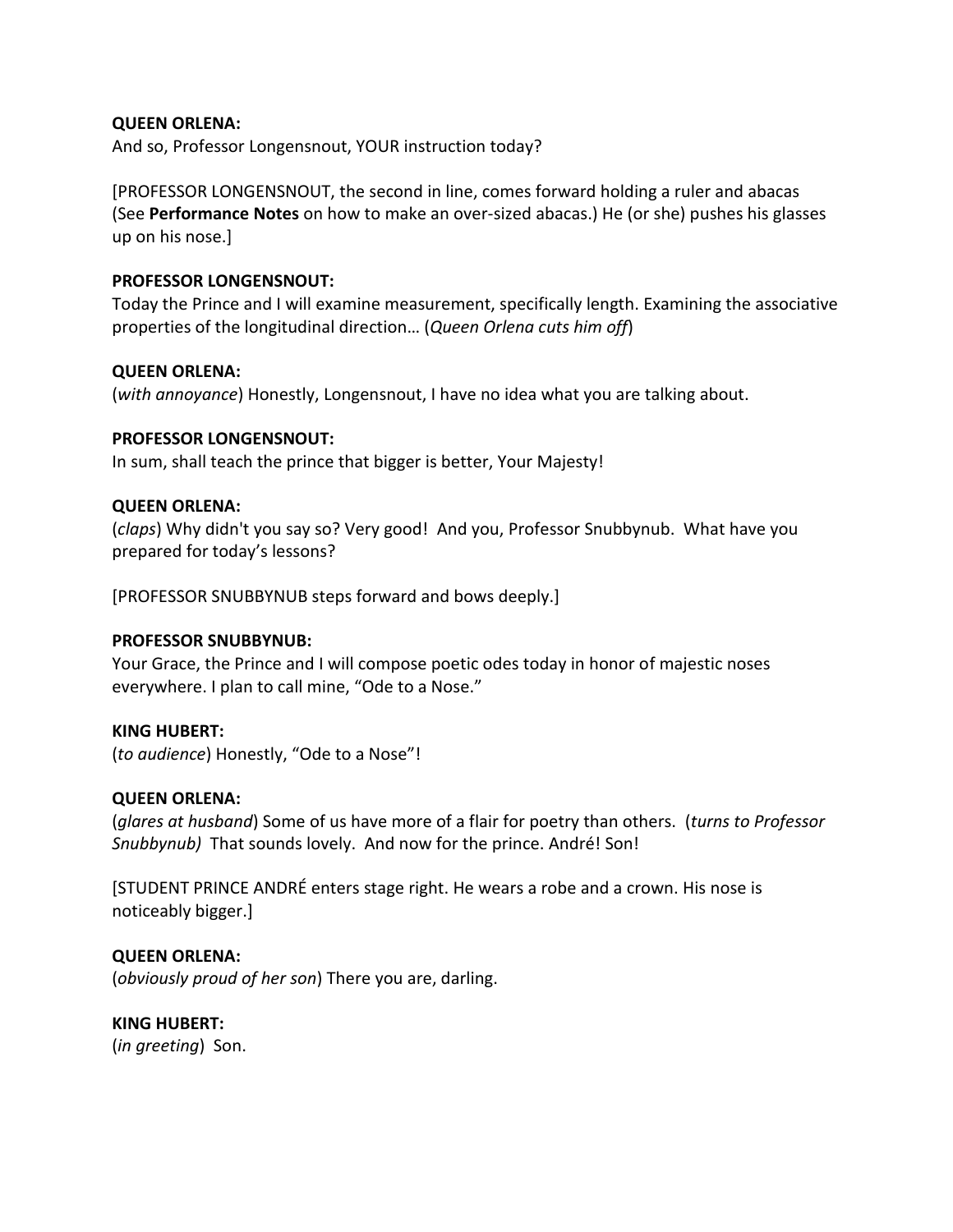## **STUDENT PRINCE ANDRÉ:**

(*nods*) Mother. Father.

## **QUEEN ORLENA:**

It's time for today's lessons. Such wonderful things for you to learn. Now be off with you.

## **STUDENT PRINCE ANDRÉ:** Let's go, Professor Snagglepuss.

**PROFESSOR SINGLESNIFF:**

(*indignant*) That's SINGLESNIFF, Your Highness.

## **STUDENT PRINCE ANDRÉ:**

Oops.

[PROFESSORS and STUDENT PRINCE ANDRÉ exit stage left. QUEEN ORLENA and KING HUBERT watch them leave.]

## **QUEEN ORLENA:**

Our son! (*sighs*) You can see that ruling spirit a mile away.

## **KING HUBERT:**

(*to audience*) That's not all you can see a mile away!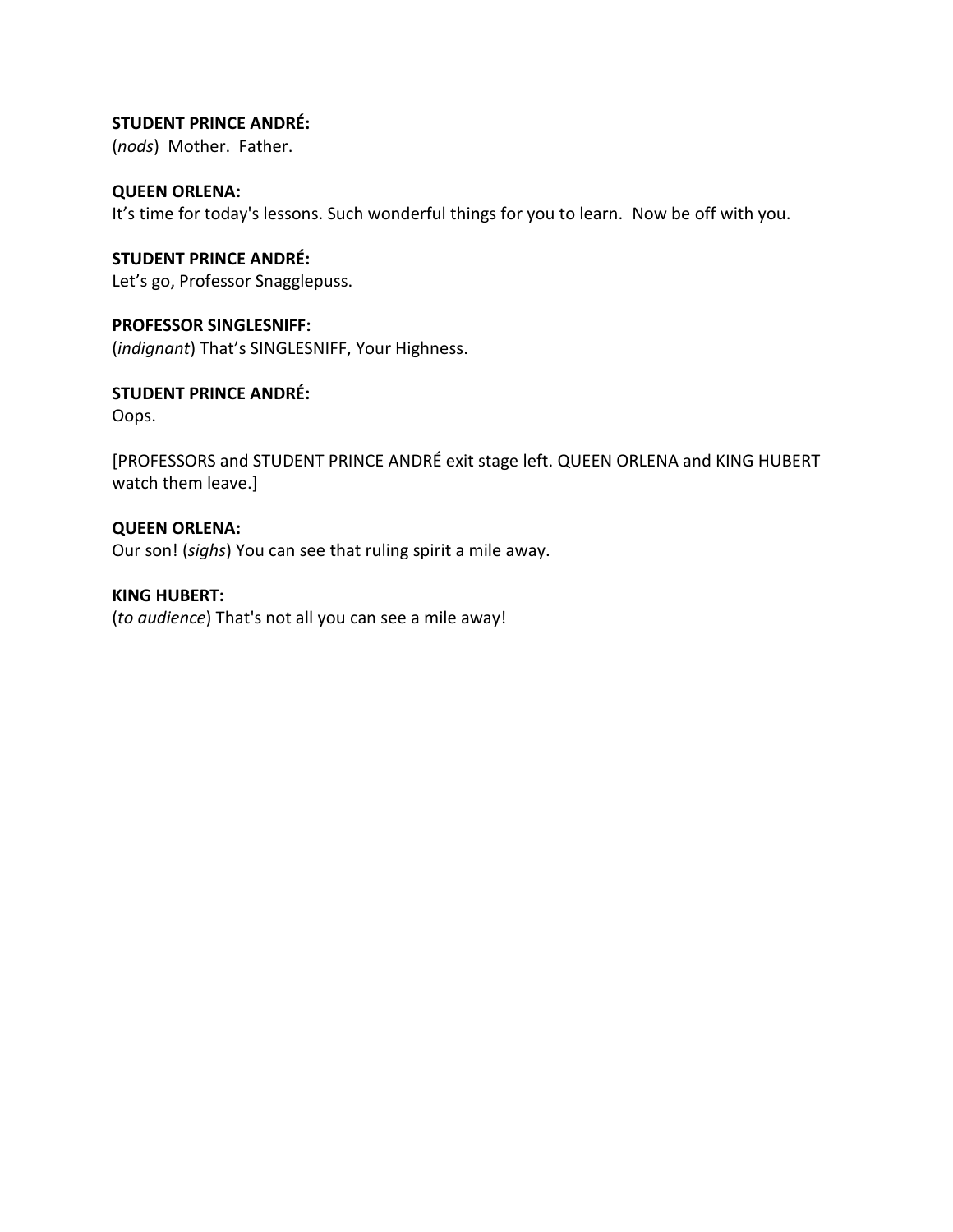## **Scene 5 – Throne room, the Prince's 20th Birthday Party**

**[Stage set**: Stagehands place one long table in the middle of the stage. Several chairs line the side that faces the audience. Strung along the tabletop, also facing the audience, is a banner, "Happy 20th Birthday!" Balloons adorn the chair. Gaily-wrapped presents are stacked on a smaller table in the background.]

[PRINCE ANDRÉ is seated at the center of the table wearing a party hat. His nose is longer than ever. QUEEN ORLENA and KING HUBERT sit to his left. LADIES-IN-WAITING, PROFESSORS and SERVANTS (together, called "PARTY GUESTS") are gathered around behind them. All wear extralarge noses, however none is as large as the nose worn by PRINCE ANDRÉ. A large birthday cake with candles is set before PRINCE ANDRÉ.]

## **NARRATOR:**

The years passed for Prince André. He studied with the royal professors and trained with the royal fencers. All in all, life was good for the prince. And now let's join him on his 20th birthday. (*gestures to table*)

## **QUEEN ORLENA:**

Go ahead, my darling. Make a wish.

## **PRINCE ANDRÉ:**

I must say, I have to wonder. I already have everything I want or need. (*looks around at all guests*) I want you to know that I care about each one one of you. Even if your own nose is a bit, well, shall we say under-sized, you should know I still hold you in high regard.

[PARTY GUESTS cover their relatively smaller noses in embarrassment.]

#### **POLISHING SERVANT:**

(*whispering and covering nose*) They just don't make noses big enough!

## **WIPING SERVANT:**

(*whispers*) I got one as large as I could.

## **FOLDING SERVANT:**

(*whispers*) Hush! Don't let him hear you.

## **WIPING SERVANT:**

(*whispers*) What we go through! My sinuses get all congested with this contraption.

## **FOLDING SERVANT:**

SHHH!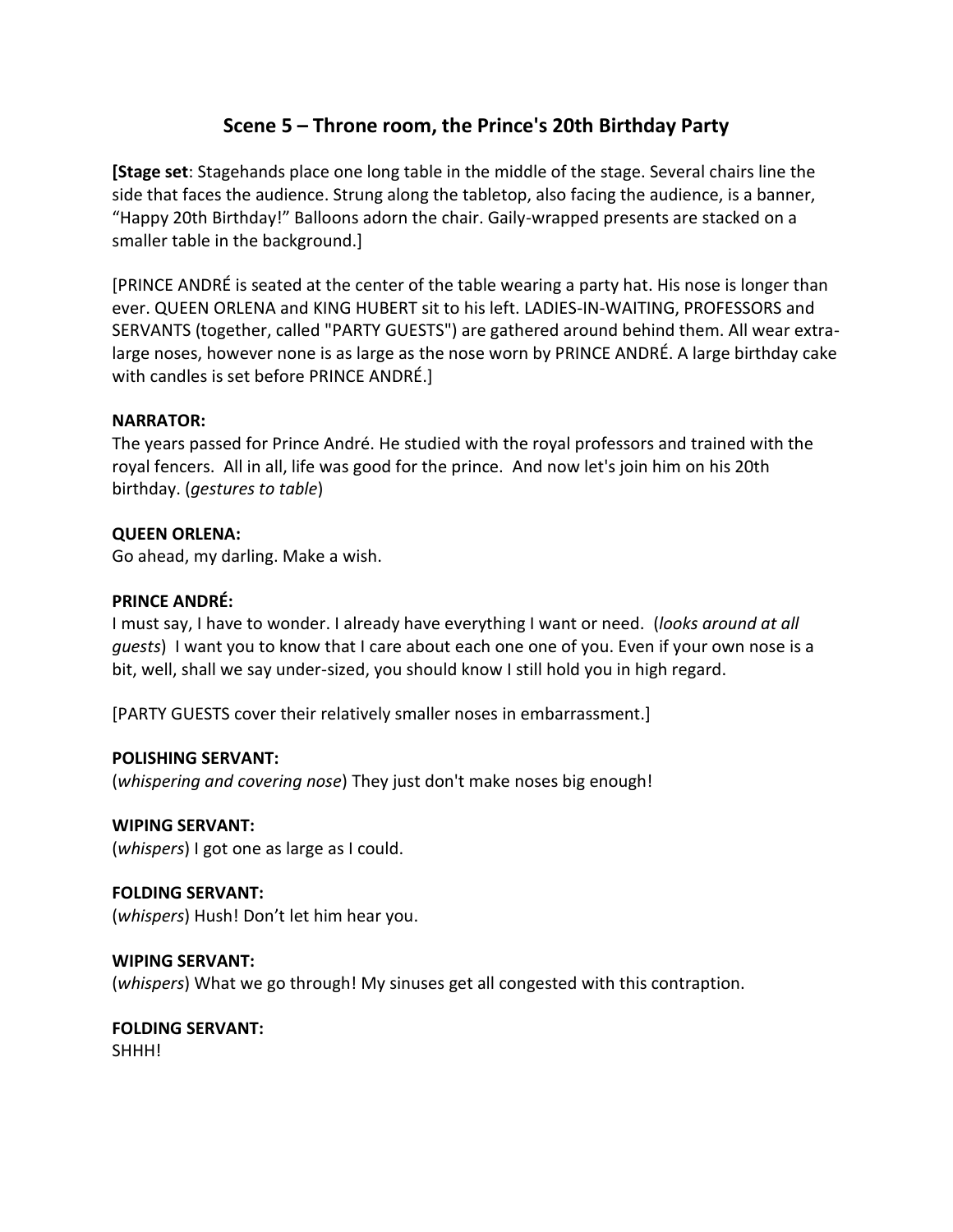## **PRINCE ANDRÉ:**

(*graciously*) Why, everyone's nose, no matter the size, has a certain appeal. Isn't that right, Mother?

## **QUEEN ORLENA:**

Maybe. Though surely there is no nose that compares to yours!

[PARTY GUESTS nod heartily to one another in exagerrated agreement.]

## **QUEEN ORLENA:**

(*stands up, and speaks in a grand way*) To my son! May his future be filled with wealth, health, joy and… (*looks meaningfully at Prince*) something extra.

[The guests and servants raise their glasses to toast PRINCE ANDRÉ.]

## **PRINCE ANDRÉ:**

Something extra?

#### **QUEEN ORLENA:**

(*holds up one index finger to signal her son to wait a moment*) As everyone knows, a young man's 20th year marks an important moment in his life.It is the moment when he chooses his life partner, his (*pauses or dramatic effect*) WIFE! And what better time than right now!

#### **PRINCE ANDRÉ:**

Uh, right now, Mother?

#### **QUEEN ORLENA:**

No worries. I have a little something prepared to assist you in making the right decision. Servants, please go out now and bring back the… surprise.

[SERVANTS step forward and bow. They exit.]

## **PRINCE ANDRE:**

(*nervous*) Mother...?

## **QUEEN ORLENA:**

(*holds up one finger again*) One moment, son.

[SERVANTS enter, each carrying a portrait. The third one is a portrait of the actress who portrays PRINCESS ROSEBUD. The other two depict princesses with large noses.]

#### **PRINCE ANDRÉ:**

Do I really need to choose one of these ladies to be my wife, right now?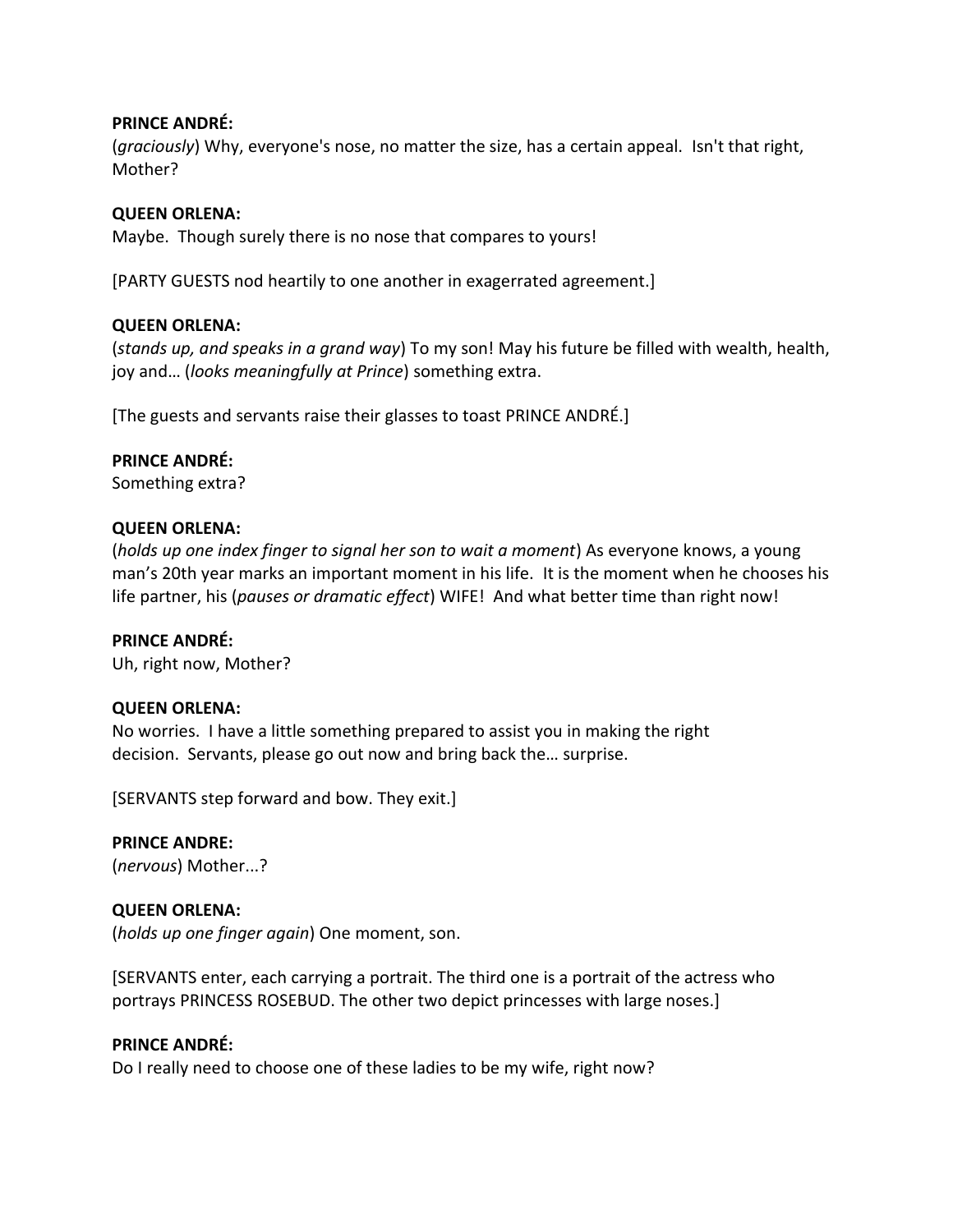#### **KING HUBERT:**

Son, these are three portraits of three fine young ladies. Pick one. That's all there is to it!

## **QUEEN ORLENA:**

You have two minutes.

## **PRINCE ANDRÉ:**

Mother, I don't think I can -

## **KING HUBERT:**

André! Your mother has taken the trouble to acquire these portraits. The least you could do just pick one. How hard can that be?

## **PRINCE ANDRÉ:**

It's not hard, but--!

## **QUEEN ORLENA:**

Move it along, son.

[PRINCE ANDRÉ sighs, then steps in front of the first portrait, examining it. He looks at the second and then the turn. The third portrait portrays the actress who plays PRINCESS ROSEBUD.]

## **PRINCE ANDRÉ:**

She's quite lovely, but (*shakes head in disbelief*) how could a young lady so lovely, so pure, so… so stunning have such a small nose? Yet despite that, I see in her eyes - that she is the one for me! I shall love her anyway! (*to audience, dramatically with arms outstretched*) Ah, what we put up with for love!

[PRINCE ANDRÉ runs offstage.]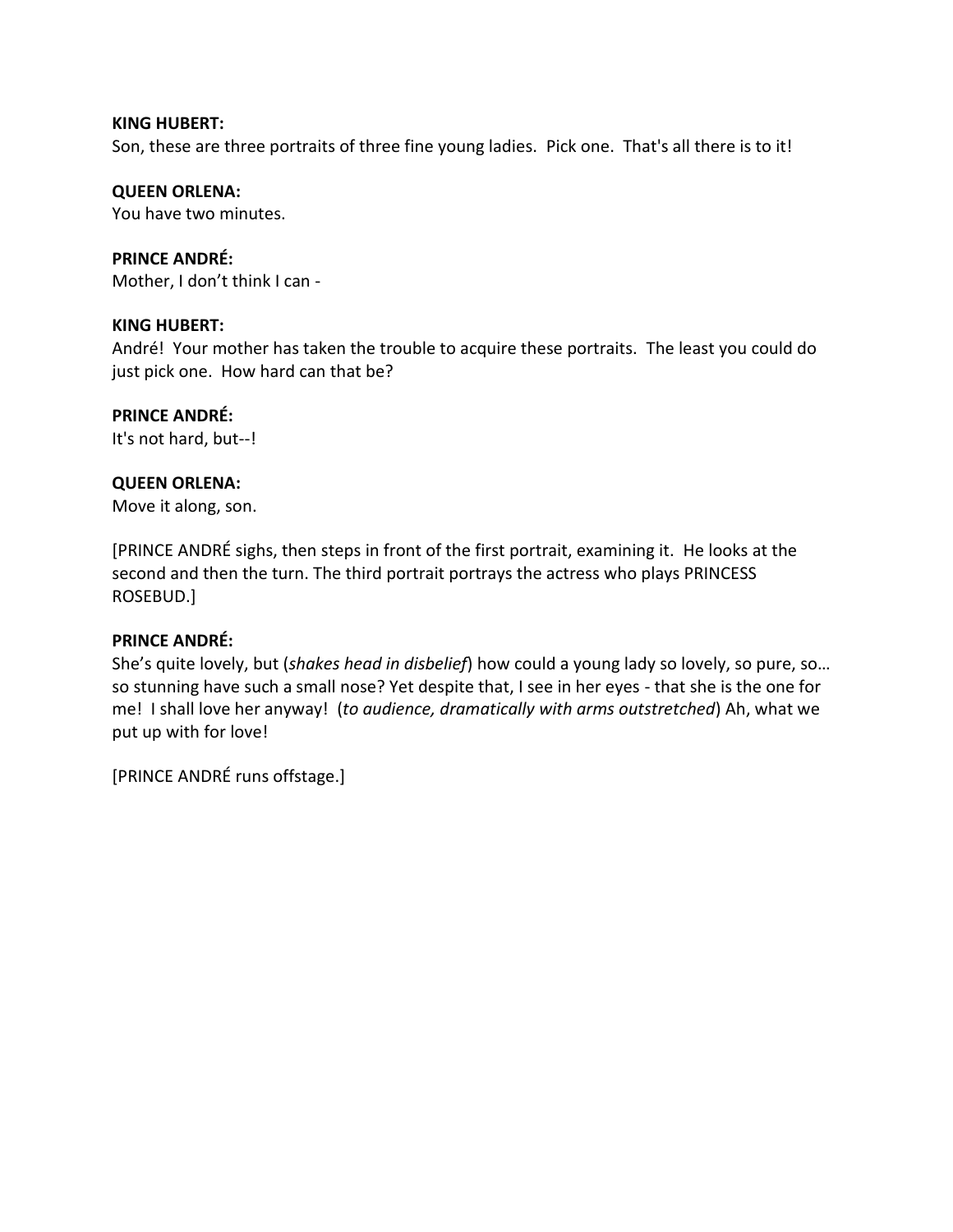## **Scene 6 – Throne room of King Albert, the father of Princess Rosebud**

[**Stage set**: This is the same set as in Scenes 2, 3, and 4; however with some changes to indicate a different royal family. (**See Performance Notes** for suggestions on how to change décor to indicate this is a different palace.) On one throne is seated PRINCESS ROSEBUD. The other throne is empty - it's the one that belongs to PRINCESS ROSEBUD's father, KING ALBERT.]

[KING ALBERT enters, followed by KING HUBERT and PRINCE ANDRÉ. KING ALBERT is leading the other two in a tour of the castle. PRINCE ANDRÉ looks bored until he catches sight of PRINCESS ROSEBUD. The two exchange glances.]

[ATTENDANT #1, ATTENDANT #2, and ATTENDANT #3 (together, called "ATTENDANTS") stand around the thrones.]

## **KING ALBERT:**

(*to King Hubert*) These (*moves arms in a sweeping motion*) tapestries were woven in faraway China. And the thrones were hand-carved from the cedars of Lebanon. Took years. Nothing but the finest quality.

## **KING HUBERT:**

(*looks around admiringly*) Indeed. Outstanding!

## **KING ALBERT:**

(*looks at his daughter, Princess Rosebud, and smiles*) And speaking of gorgeous, I don't mind saying that my own daughter, the Princess Rosebud--

#### **KING HUBERT:**

Yes, yes, a lovely child. (*clears throat*) Albert, a word, if I may? (*takes King Albert aside*) My friend, perhaps you haven't heard that large noses (*taps his own nose*) are all the rage.

#### **KING ALBERT:**

I was wondering what all that was about -- with your son, and yourself, and everyone in your entourage. So, yours has become a kingdom of nose-worshippers, is that it?

#### **KING HUBERT:**

Everyone in my kingdom understands that large noses prove strength and power. My son the Prince is most especially admired. For obvious reasons.

#### **KING ALBERT:**

I can see that.

#### **PRINCESS ROSEBUD:**

(*covers her nose with one hand*) Father, is there something wrong with my nose?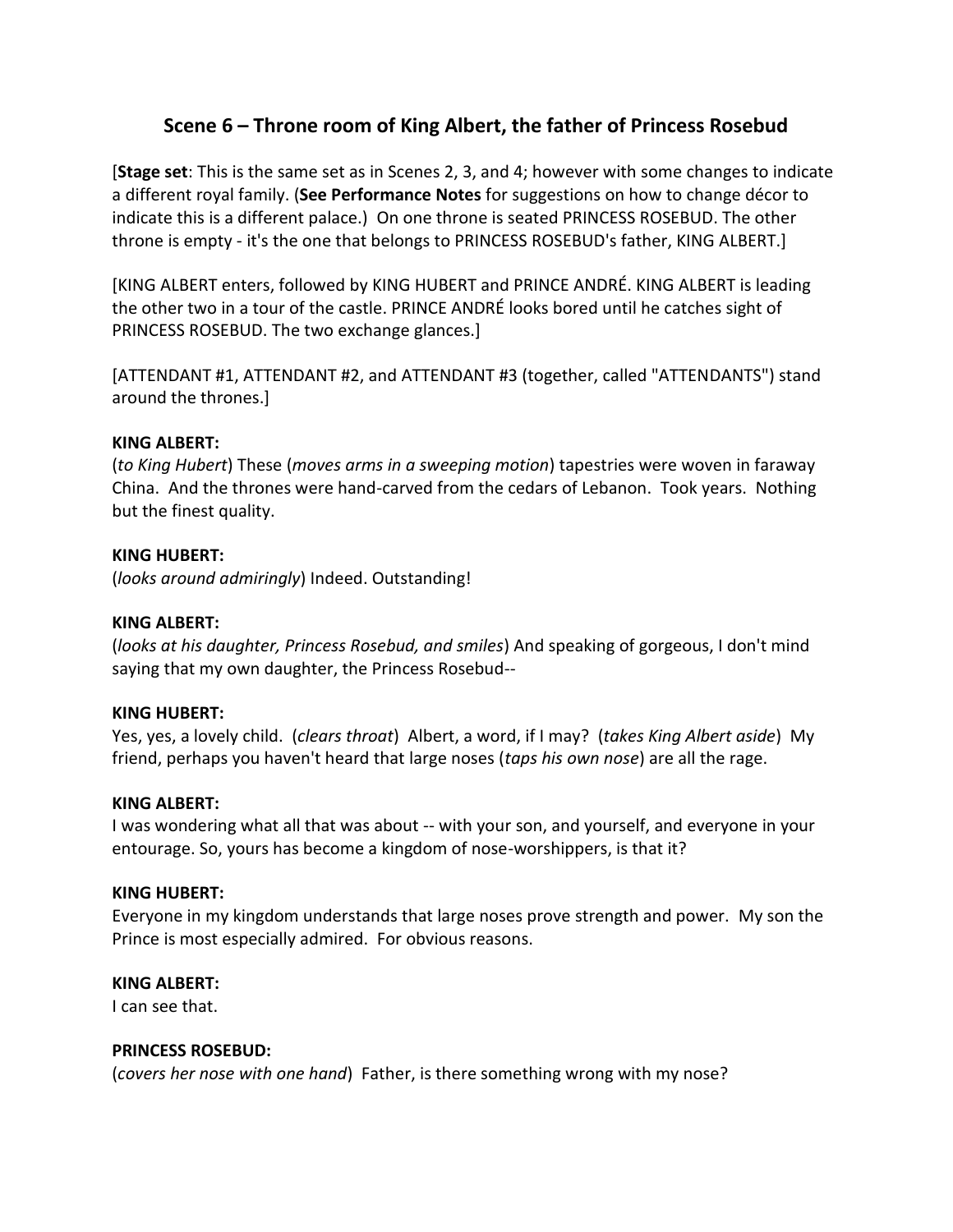## **PRINCE ANDRÉ:**

(*rushes over to the side of Princess Rosebud)* Absolutely not! It's perfect! Don't let them get to you, m'lady. Whatever they say about noses, why should it even matter?

## **PRINCESS ROSEBUD:**

(*takes down her hand*). Do you really think my nose is all right?

## **PRINCE ANDRÉ:**

I've never seen a prettier nose.

#### **KING ALBERT:**

Say, you two are getting ahead of yourselves. (*clears throat*) Let's get on with the formal introductions. King Hubert, Prince André, may I present to you Her Highness, the Princess Rosebud.

[PRINCESS ROSEBUD rises from her throne. ATTENDANT #1 takes her left hand, ATTENDENT #2 takes her right. ATTENDANT #3 drapes her train out and fusses with the end of her dress. She walks toward PRINCE ANDRÉ. PRINCESS ROSEBUD extends her hand, and PRINCE ANDRÉ takes it.]

## **PRINCE ANDRÉ:**

I… I… You… (*flustered*)

## **PRINCESS ROSEBUD:**

It's nice to meet you, too, Prince André.

[PRINCE ANDRÉ tries to kiss her hand but he cannot because his enormous nose gets in the way. He tries a couple of times.]

#### **PRINCE ANDRÉ:**

Hmm... I say here...!

[A loud BANG comes from behind the thrones. ATTENDANTS shriek. There is chaos. ENCHANTRESS emerges from behind the thrones.]

## **KING HUBERT:**

You!

**ENCHANTRESS:** (*arms outstretched*) It is I!

## **KING ALBERT:**

(*to King Hubert*) You know her? (*to Enchantress*) Who are you? What do you mean, appearing here, in my palace, out of nowhere!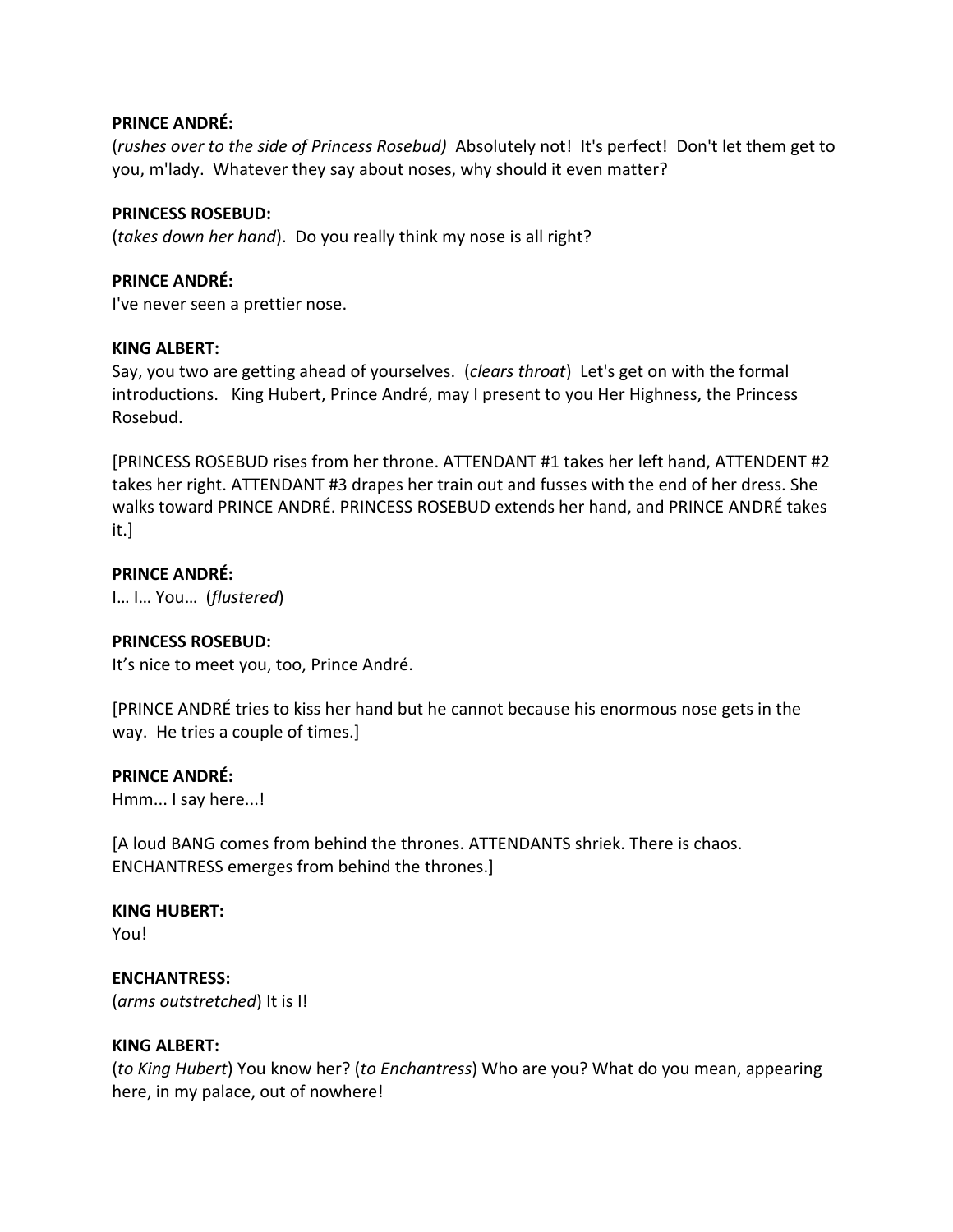## **ENCHANTRESS:**

So sorry to interrupt this… little gathering. But I have business to attend to... (*spins and points finger at King Hubert*) with King Hubert!

[Everyone turns in shock to KING HUBERT.]

**KING ALBERT:** Who, me?

## **ENCHANTRESS:**

Yes, you!

## **KING ALBERT:**

What's going on? Whatever business you think you have with my guest, it couldn't be more important than OUR (*jabs finger at his chest*) business, right (*jabs finger downward*) here, right NOW!

## **ENCHANTRESS:**

I can assure you, this one (*points at King Hubert*) IS my business. And so is she! (*takes the elbow of Princess Rosebud*)

**KING ALBERT:**

Wait a minute, you can't do that!

**ENCHANTRESS:**

Watch me!

## **PRINCE ANDRÉ:**

Unhand her!

[ENCHANTRESS raises one hand to silence KING ALBERT and PRINCE ANDRÉ. As she does, everyone onstage except PRINCESS ROSEBUD freezes. ENCHANTRESS speaks in a commanding voice.]

#### **ENCHANTRESS:**

None shall follow! None shall fight! (*takes the arm of Princess Rosebud*) You are mine! We leave NOW!

#### **PRINCESS ROSEBUD:**

No, wait! Who are you? What--?

[ENCHANTRESS claps two times, but nothing happens.]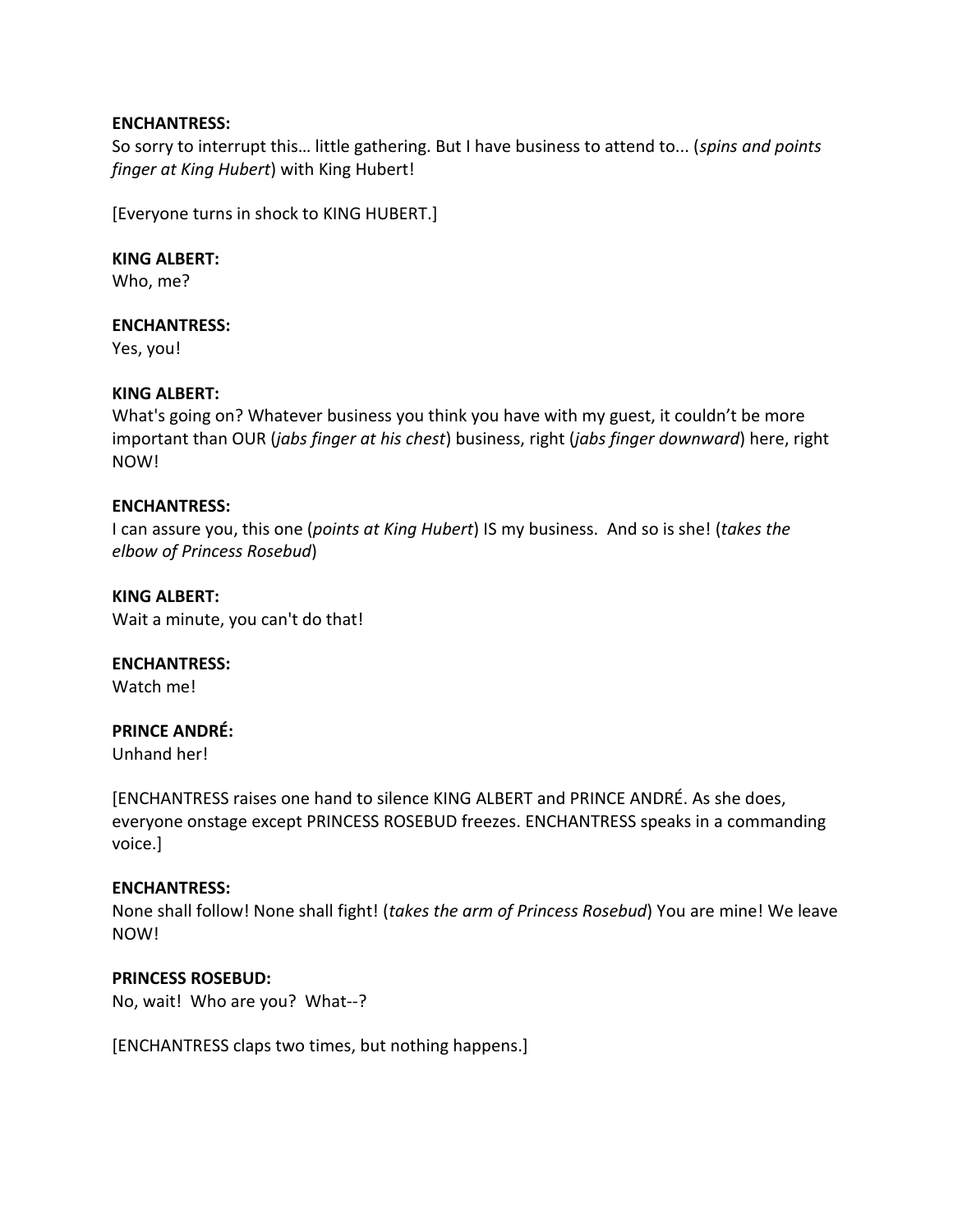## **ENCHANTRESS:**

Um…

[ENTRANTRESS claps two times again, louder. This time, the sound of thunder or rumbling is heard from offstage. (**See Performance Notes** on how to simulate the sound of thunder.)]

## **ENCHANTRESS:**

That's more like it! (*to Princess Rosebud*) We're out of here.

[Stagehands enter, as in Scene 1, with pieces of gray or black fabric. They circle around ENCHANTRESS and PRINCESS ROSEBUD. Together, the group exits. Once ENCHANTRESS and PRINCESS ROSEBUD are offstage, everyone onstage unfreezes.]

## **PRINCE ANDRÉ:**

Princess Rosebud! (*to others onstage*) She's GONE!

## **KING ALBERT:**

(*frantic*) Guards! GUARDS!

[GUARDS #1-#3 (together, called "GUARDS") enter. They stand, awaiting KING ALBERT'S command.]

#### **KING ALBERT:**

(*shouting*) Follow that… that CREATURE! Bring back my daughter!

[GUARDS rush offstage.]

#### **KING HUBERT:**

(*urgently*) André, I've no time to explain, but you must stop the Enchantress. Go join the search party, right now. Do not stop until you find Princess Rosebud!

#### **PRINCE ANDRÉ:**

I'm on it! (*raises one finger high in the air and calls offstage*) Coming, dear princess!

[PRINCE ANDRÉ runs offstage.]

#### **KING HUBERT:**

(*smiles, looking offstage at where his son exited*) That's my boy!

## **KING ALBERT:**

(*glares*) You'd better fix this, Hubert!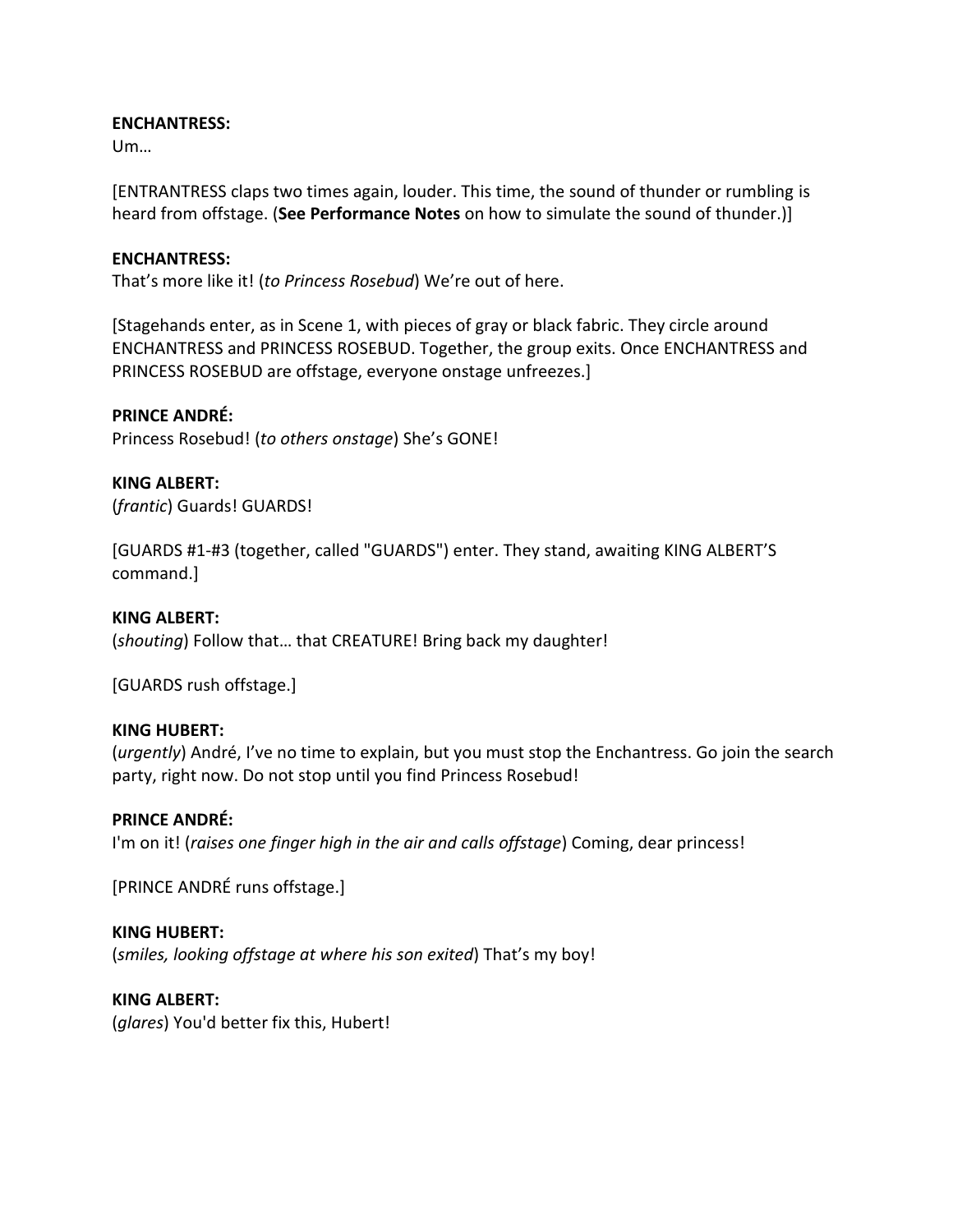## **KING HUBERT:**

(*holds up both index fingers toward King Albert while looking offstage to where the Prince had exited)* He's on it.

[KING HUBERT exits. KING ALBERT crosses his arms, angry.]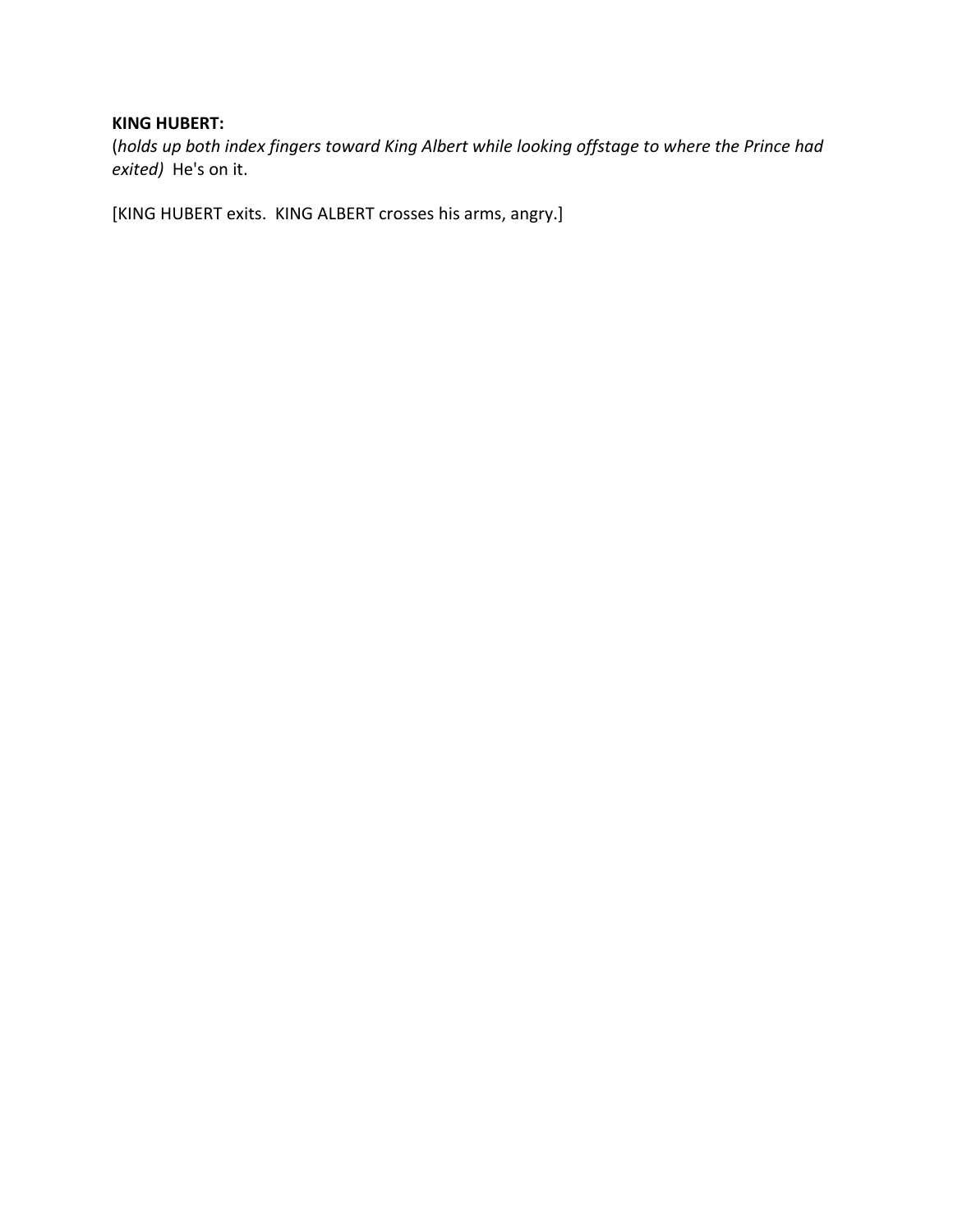## **Scene 7 – Path in the woods**

**[Stage set**: This is the same forested set as used in Scene 1. However this time TRAVELER #1, TRAVELER #2, and TRAVELER #3 (together, called "TRAVELERS") are present. TRAVELER#1 pushes a cart, TRAVELER #2 carries a basket, and TRAVELER #3 carries a cloth pouch. NARRATOR is among the TRAVELERS.]

[NARRATOR steps forward center stage to begin the scene.]

## **NARRATOR:**

Many sought the whereabouts of the beloved Princess Rosebud. Days turned to weeks, and weeks to months. Finally, all gave up hope and stopped looking. Well... (*pauses, looks toward Prince André*) except for the Prince. (*steps back and continues moving in among the crowd*)

[PRINCE ANDRÉ walks in the opposite direction of TRAVELERS. He looks weary, however he wears a crown and carries himself in a regal manner. He wears the enormous nose.]

[TRAVELERS are resting by the side of the road. They watch PRINCE ANDRÉ as he passes. They pick up on his superior attitude.]

## **TRAVELER #1:**

(*in a loud whisper to Traveler #2*) Well, lookee, lookee. Big shot.

## **TRAVELER #2:**

Thinks he's better than the rest of us. Well, that NOSE is certainly bigger than the rest of us!

[TRAVELERS laugh.]

## **PRINCE ANDRÉ:**

(*spins around)* I heard that! Surely you must know I am royalty!

## **TRAVELER #3:**

Look, we can see you're the Prince and all that. But you're not in the castle right now, you're in our neck of the woods and... I mean, how can we put this?... (*points to the PRINCE's nose*) What a schnozz!

[Again, TRAVELERS laugh.]

## **TRAVELER #2:**

Looks like a pickle coming off his face!

## **TRAVELER #1:**

(*to the other two*) When he stops to smell a flower, does the whole field end up in his nostril?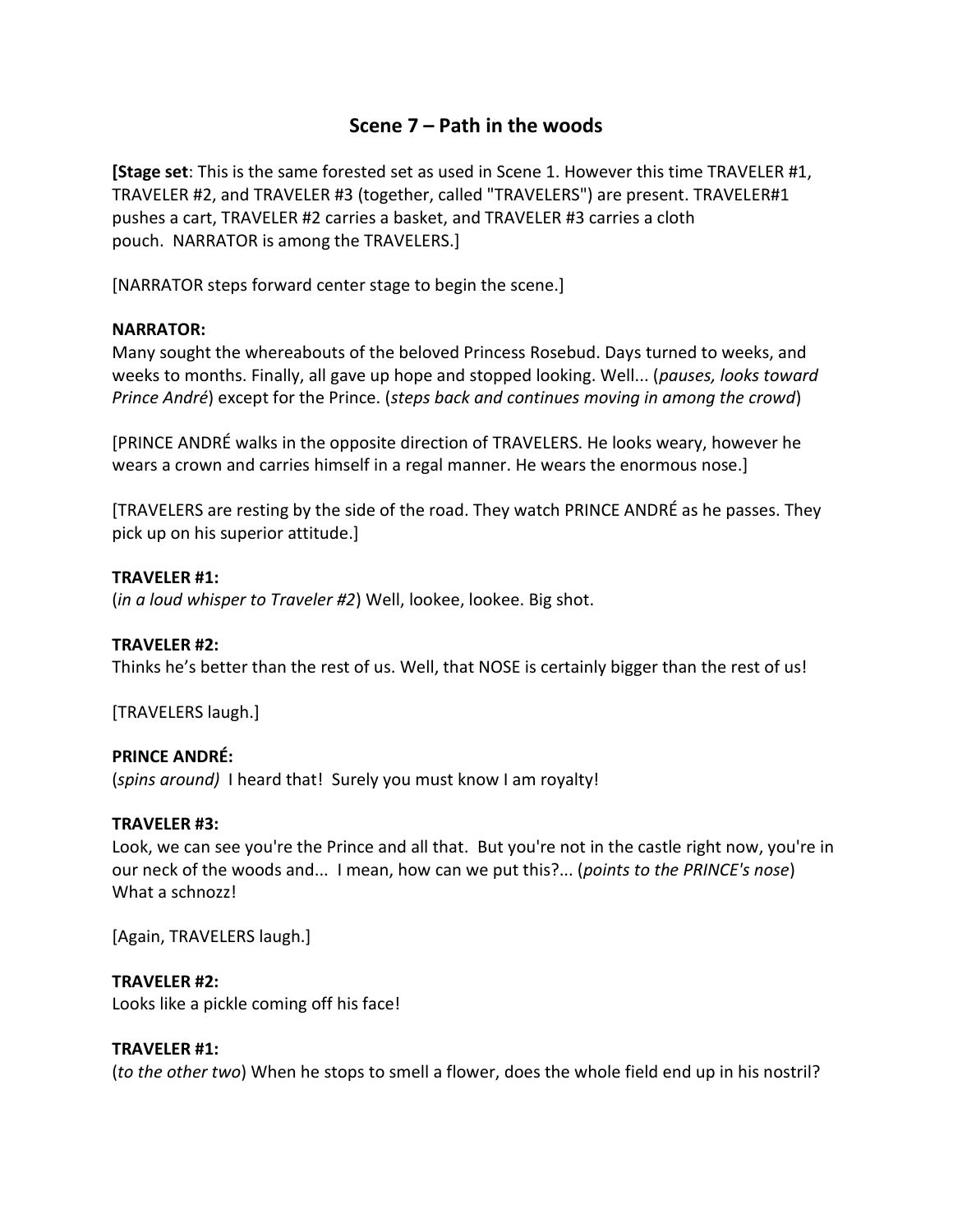## **PRINCE ANDRÉ:**

You peasants WISH you had a regal nose like mine!

#### **TRAVELER #1:**

What kingdom do YOU live in? (*laughs*)

## **PRINCE ANDRÉ:**

MINE, and YOURS, too! If you had two licks of sense in your head, you'd know that!

## **TRAVELER #2:**

Excuuuse me! (*to his fellow Travelers*) You know? I'm getting the feeling he doesn't even get what a super-schnozz he has!

## **TRAVELER #3:**

Like he's never seen his own reflection in a well?

## **PRINCE ANDRÉ:**

(*insisting*) A large nose proves superior power, strength and ruling spirit! Everyone knows that! My nose is the greatest in the land!

[TRAVELERS look at PRINCE ANDRÉ.]

## **TRAVELER #1:**

You might say that!

[TRAVELERS all laugh.]

## **PRINCE ANDRÉ:**

(*trembles with anger*) Enough! That's ENOUGH!

[PRINCE ANDRÉ (*gently!*) pushes TRAVELERS out of the way and hurries offstage.]

[NARRATOR enters.]

#### **NARRATOR:**

Our poor Prince André passed many months this way. Wandering from town to town in search of Princess Rosebud, confused by the taunts that always seemed to follow him. And no Princess Rosebud. Then one day…

[Again, PRINCE ANDRÉ walks alone along the road. To one end of the stage is a transparent prison. (**See Performance Notes** on how to simulate a transparent prison.) PRINCESS ROSEBUD can be seen from inside it.]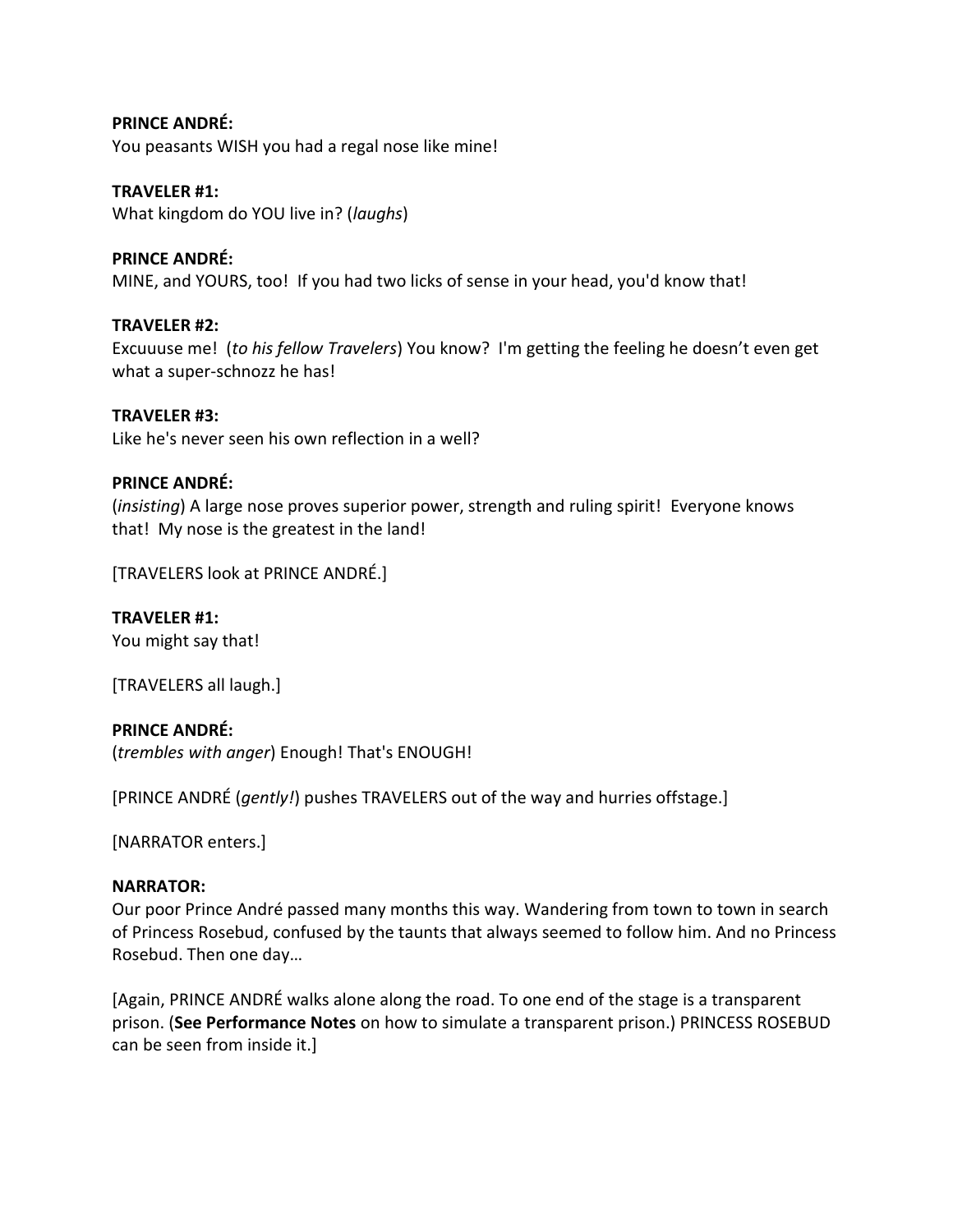## **PRINCE ANDRE:**

(*talking to himself*) Peasants! What do they know of royalty? Or noses? They haven't the slightest!– (s*tops when he sees Princess Rosebud inside the building, rushes toward her*) Princess Rosebud! I've been searching for you so long! Oh, my darling!

## **PRINCESS ROSEBUD:**

(*from behind the wall*) Prince André! Is it you?

**PRINCE ANDRE:**

It is. I've come for you!

## **PRINCESS ROSEBUD:**

Thank goodness! I've been trapped here for such a long time!

[PRINCESS ROSEBUD extends her arm through a "crack" in the wall. (**See Performance Notes** on how to present a "crack.") Prince André grasps at her hand and tries to kiss it, but his nose gets in the way, as it had before. Comically, he tries again and again.]

## **PRINCE ANDRÉ:**

(*dumbfounded*) Well, now. Either there's a serious downside to having a nose like mine, or maybe, (*to audience*) just maybe, (*back to Princess Rosebud*) all those peasants were actually telling the truth.

#### **PRINCESS ROSEBUD:**

(*from behind the wall*) What's that, my love? Are the peasants yelling for juice?

## **PRINCE ANDRÉ:**

No. I mean, it must be admitted that my nose really is quite big!

#### **PRINCESS ROSEBUD:**

(*from behind the wall, confused*) You've got a hose and a pig? Darling, really, I don't think this is a time for riddles. Just get me out of here!

#### **PRINCE ANDRÉ:**

(*exasperated*) No, my nose. MY. NOSE. IS. TOO. BIG!

#### **PRINCESS ROSEBUD:**

(f*rom behind the wall, matter-of-factly*) Well, of course your nose is big.

## **PRINCE ANDRÉ:**

Everyone at the palace told me a big nose proved superior strength, power, and ruling spirit. But everyone else keeps laughing at it. They think my big nose is just plain silly. And you know what? I'm starting to think - they're right!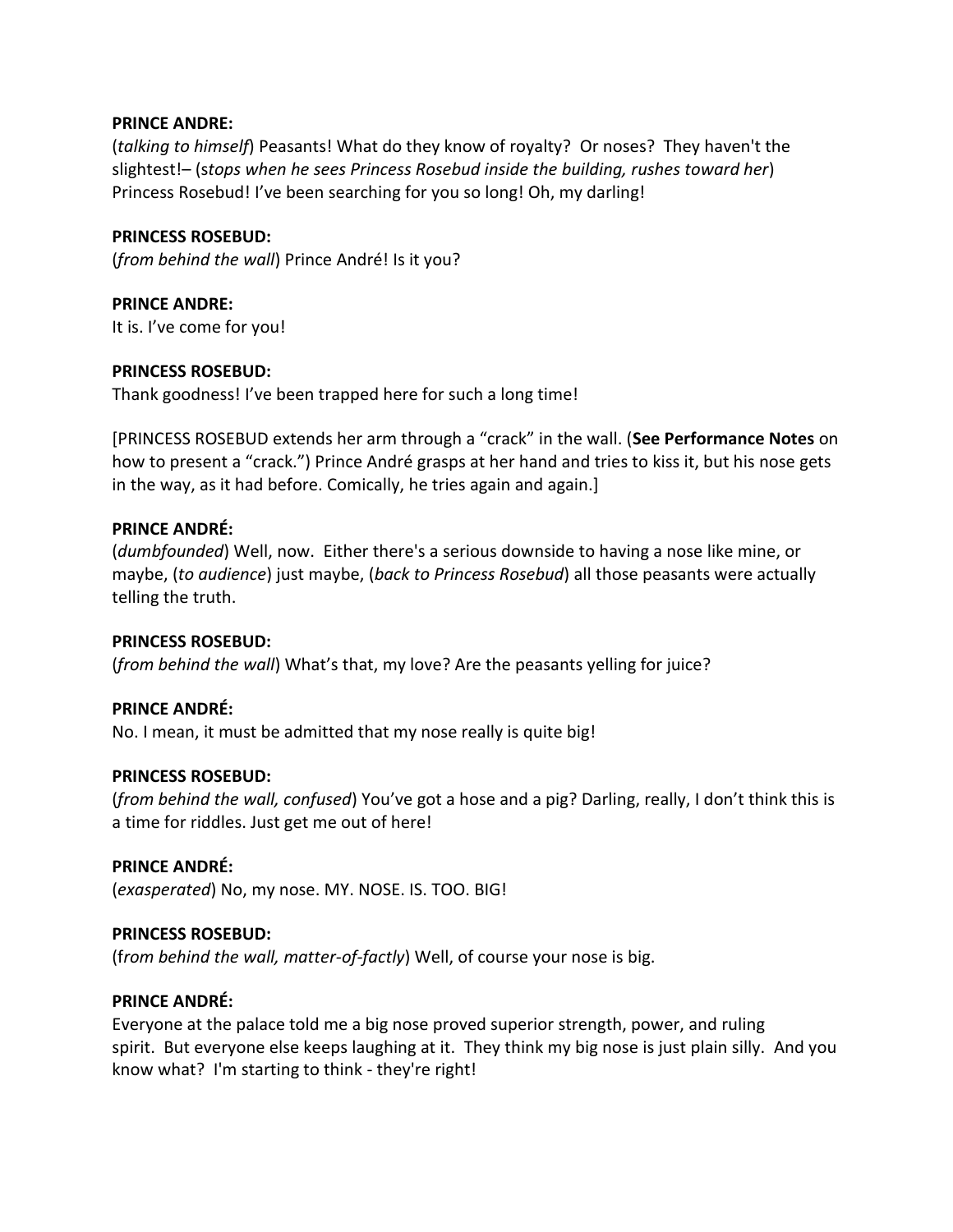## **PRINCESS ROSEBUD:**

(*from behind the wall*) So your nose is big-ish. What of it?

#### **PRINCE ANDRE:**

All my life I've been walking around with a ridiculous nose, and didn't even know it!

#### **PRINCESS ROSEBUD:**

What of it? You found me and no one else did, right? The day we met, you made me feel better about my own nose. That showed plenty of strength and ruling spirit, if you ask me.

## **PRINCE ANDRE:**

But all my life... My head is spinning...

## **PRINCESS ROSEBUD:**

(*begins in a calm manner but starts to lose control*) Now, honestly, darling, I'd love to talk more about your misguided views on the world and how they make your head spin, but (*screams*) I'VE BEEN STUCK IN A MAGIC CUBE FOR MONTHS AND WANT TO GET OUT. (*composes herself*) Besides, I really need to use the little princess's room, if you know what I mean.

[Suddenly, a loud bang. Stagehands swirl around ENCHANTRESS again with the fabric. ENCHANTRESS steps out from behind the fabric.]

#### **ENCHANTRESS:**

Foolish prince! 'Twas the arrogance of your father that cursed you with this enormous nose. And 'twas your own ignorance of how things really were that kept your princess in prison all these months. You kept believing that nonsense they told you. What a fool you've been!

## **PRINCE ANDRÉ:**

(*still stunned*) It's true! My nose is just plain ridiculous, and that's all there is to it.

## **ENCHANTRESS:**

(*screams*) NOOOOOOOOOO! My spell is broken!

[PRINCESS ROSEBUD bursts from behind the "walls" and is free. PRINCE ANDRÉ and PRINCESS ROSEBUD rush toward each other. PRINCE ANDRÉ's back is now to the audience. He takes off the nose while he is turned around.]

[There is another loud bang. Stagehands swirl around ENCHANTRESS once more with the fabric. ENCHANTRESS disappears offstage, still yelling. PRINCESS ROSEBUD now lifts her hands to ANDRÉ's face. She hugs him. He turns, and the audience can see his nose has returned to normal.]

## **PRINCESS ROSEBUD:**

Well, I take back what I said. Your nose is perfectly normal.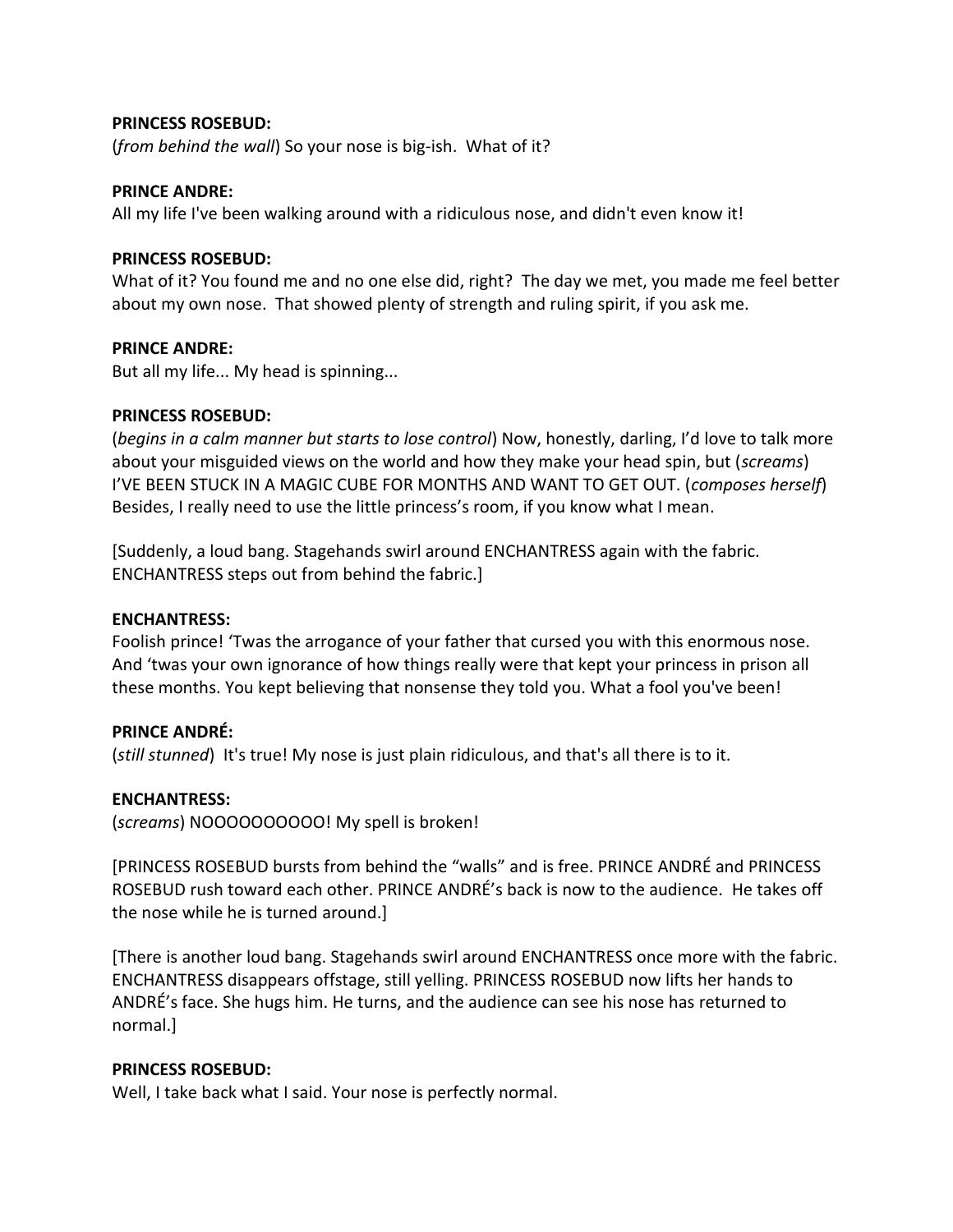## **PRINCE ANDRE:**

It is? (*hand to face*) It IS!

#### **PRINCESS ROSEBUD:**

Not that it really matters. Only I must say, it will be easier to kiss you now. (*gives Prince André a peck on the cheek*)

## **PRINCE ANDRÉ:**

(*to audience*) Gotta love THAT.

[The couple hold hands and walk a couple of steps.]

## **PRINCE ANDRÉ:**

Oh, I am a lucky guy. I cannot wait till you become my bride!

## **PRINCESS ROSEBUD:**

You're asking me to be your bride? (*Prince André nods*) Very well, then! But I really must ask you one important thing.

## **PRINCE ANDRÉ:**

What is it, my dear?

#### **PRINCESS ROSEBUD:**

Do you know where the nearest bathroom is? I still really have to go!

[PRINCE ANDRÉ points offstage.]

## **PRINCESS ROSEBUD:**

Thanks, love!

[PRINCESS ROSEBUD runs offstage, in the direction where PRINCE ANDRÉ had pointed.]

#### **NARRATOR:**

As you can see, as soon as Prince André realized the truth about the nose on his face, the spell was broken.

## **ENCHANTRESS:**

(*calls from offstage*) And it took him exactly HOW LONG to figure it out?

## **NARRATOR:**

(*to Enchantress, who is still offstage*) Okay, okay, so it took awhile. (*to audience*) Better late than never, that's what I say. Where was I? Ah, yes. So Prince André and Princess Rosebud were married. Everyone took off those nose masks.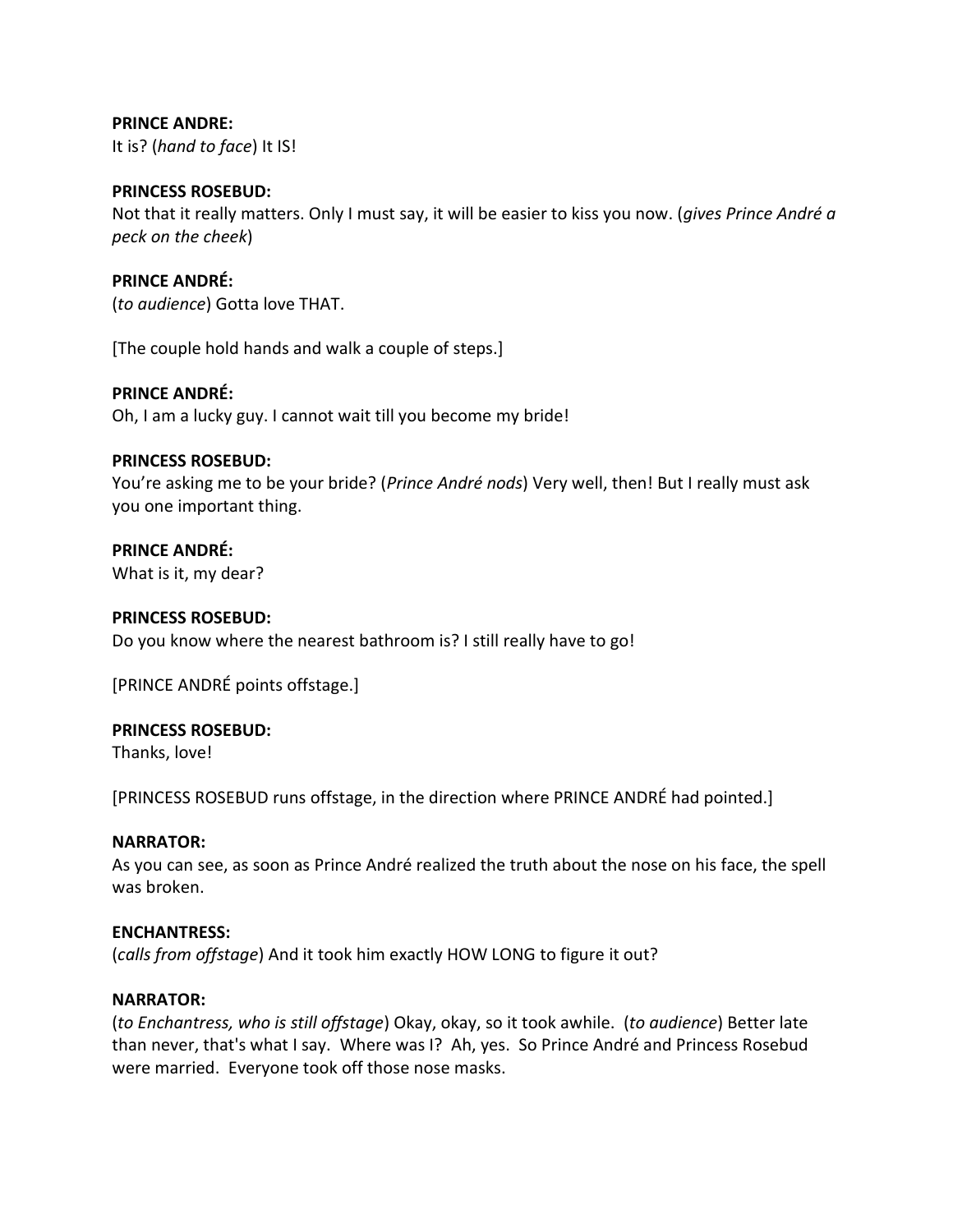[LADIES-IN-WAITING, SERVANTS, GUARDS, KING HUBERT, QUEEN ORLENA, and anyone else who had appeared with an extra-big nose earlier in the play comes out on stage and takes off their noses.]

## **NARRATOR:**

And it was fine.

## **QUEEN ORLENA:**

Those noses were so yesterday. One must keep up with the times, mustn't one?

[All exit.]

## **NARRATOR:**

When Prince Andre became King, he listened to his advisers but knew they might be flattering him, so he kept his mind open to hear the truths others might know. As a result, he and his queen were known far and wide for their strength, power, and ruling spirit. And they all lived happily ever after. The End.

[If you have a curtain, close it now. If you do not, fade the light. If you have no stage lights, all actors come onstage and bow to the audience.]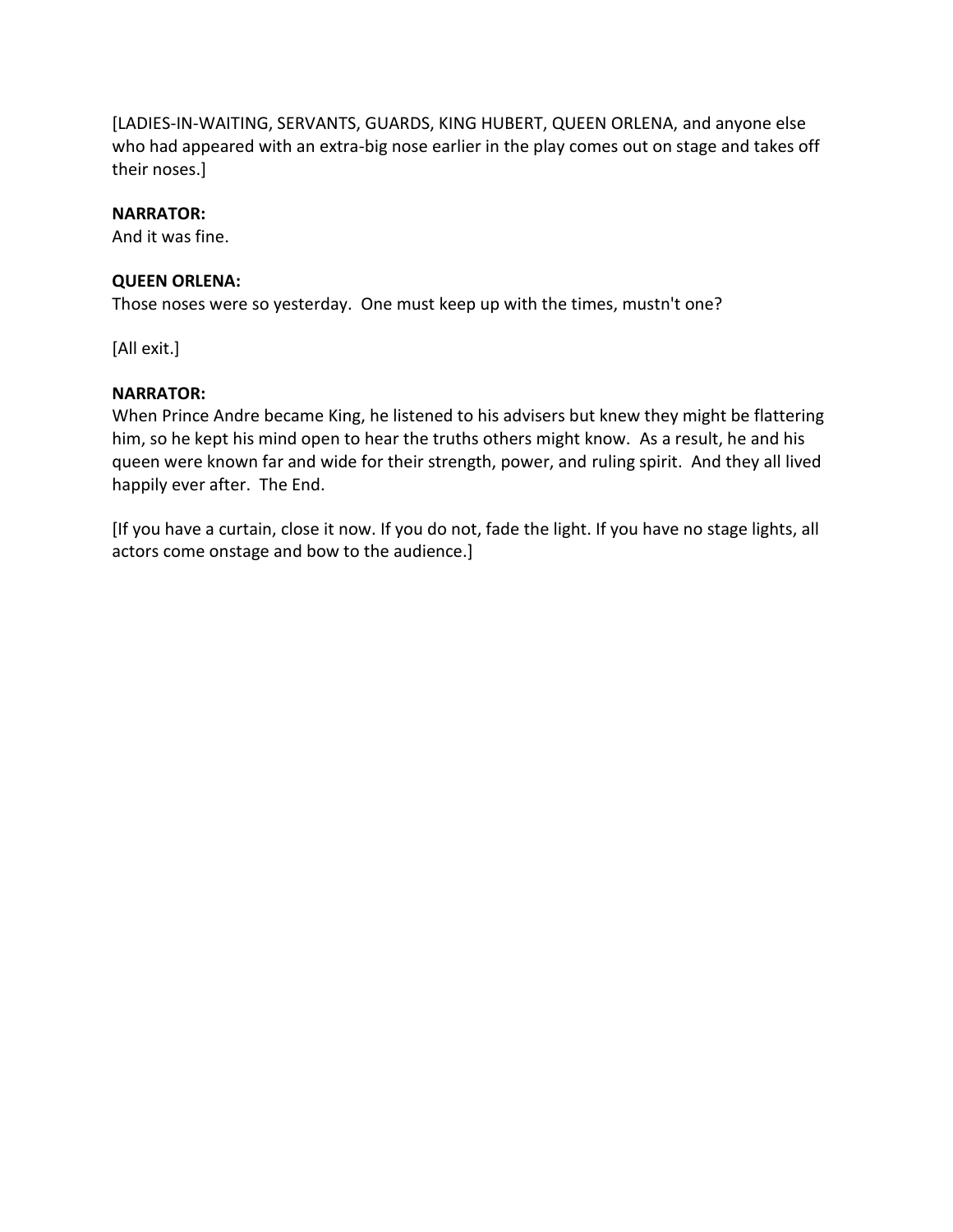# **Performance Notes for The Enormous Nose**

# **THREE WAYS THAT STUDENTS AND TEACHERS CAN UTILIZE THIS PLAY**

1. *Students can read the play aloud while sitting in the classroom.* Ask the readers to skip all bracketed stage directions. You may prefer to rotate your actors to give all students a chance to read the speaking parts.

2. *Students can perform the play in the classroom.* Clear an area that can be used as the stage. Have the audience sit on the floor in front of the stage. Students in the play can make simple costumes and/or sets as described below. When the scene change, the characters "on stage" simply walk to the back of the room where they wait until their next appearance "on stage."

3. *Students can perform the play on stage.* Refer to the production notes that follow. Ask the actors to enter from the back of the room and move through the audience as they approach the stage.



Note: The actor who plays PRINCE ANDRÉ appears in three ages- in this scene. (Scene 2) as a 5-year-old boy, in the next scene (Scene 3) as a 10-year-old student, and later (Scene 5) as a young man. The different ages to be indicated by his hair style and headgear.

- KING HUBERT Robes of red or purple worn over a black shirt and pants. A crown or other accessories may be worn.
- ENCHANTRESS Shabby looking robes layered over one another in browns, blacks, grays, or dull greens. A white wig or messy hair. Should look old and unkempt.
- SERVANTS (non-speaking) Black shirts and pants or ankle-length skirts. White aprons worn over top of black attire.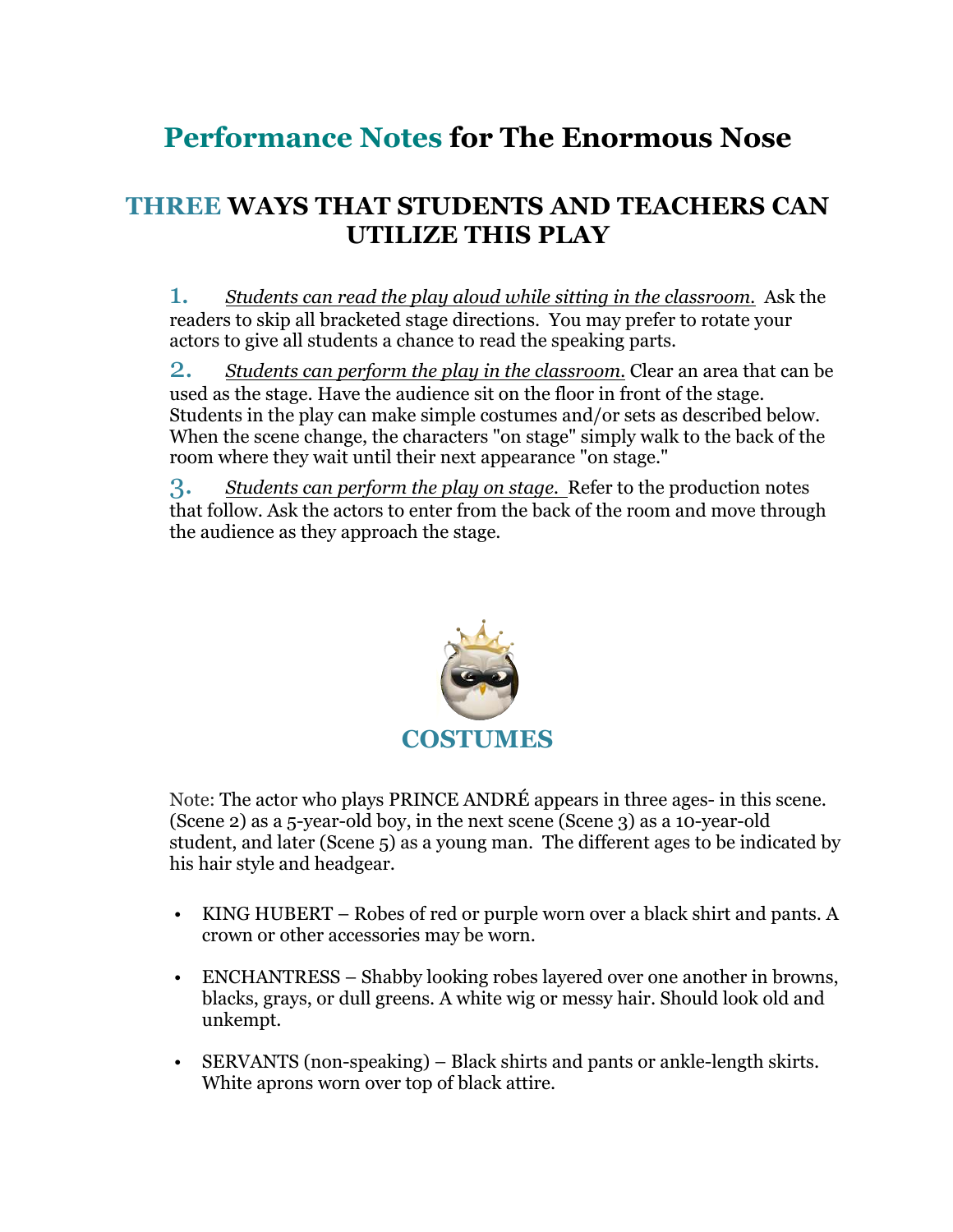- QUEEN ORLENA Robes of a shimmery or sparkling material over a black shirt and long black skirt. Adorn excessively with jewelry.
- ADRIENNE (name means "dark") A floor-length dress of one dark color, preferably with wide sleeves. A floor-length robe matching the color of the dress. Hair may be worn up in a bun.
- ADELA (name means "noble") A floor-length dress of blue color, preferably with wide sleeves. A floor-length robe matching the color of the dress. Hair may be worn up in a bun.
- ALICE (name means "dearly beloved") A floor-length dress of pink color, preferably with wide sleeves. A floor-length robe matching the color of the dress. Hair may be worn up in a bun.
- YOUNG PRINCE ANDRÉ– A white, long-sleeved shirt with dark pants, preferably breeches or something that fits snuggly at the knee. White socks or sticking under the pants.
- PROFESSOR SINGLESNIFF Black flowing robes with a black mortar board and gold tassel. May be worn over black shirt and pants. Must have glasses or monocle. Must carry some kind of educational paraphernalia: books, ruler, abacus, globe, paper, writing quill, map, etc.
- PROFESSOR SNUBBYNUB Black flowing robes with a black mortar board and gold tassel. May be worn over black shirt and pants. Must have glasses or monocle. Must carry some kind of educational paraphernalia: books, ruler, abacus, globe, paper, writing quill, map, etc.
- PROFESSOR LONGENSNOUT Black flowing robes with a black mortar board and gold tassel. May be worn over black shirt and pants. Must have glasses or monocle. Must carry some kind of educational paraphernalia: books, ruler, abacus, globe, paper, writing quill, map, etc.
- STUDENT PRINCE ANDRÉ A white, long-sleeved shirt with dark pants, preferably breeches or something that fits snuggly at the knee. White socks or sticking under the pants.
- PRINCE ANDRÉ Dark boots and leggings with a long tunic of a distinct color. May also wear a gold or silver sash and carry a sword. May also wear a jacket of a distinct color.
- KING ALBERT Robes of blue or yellow worn over a black shirt and pants. A crown or other accessories may be worn.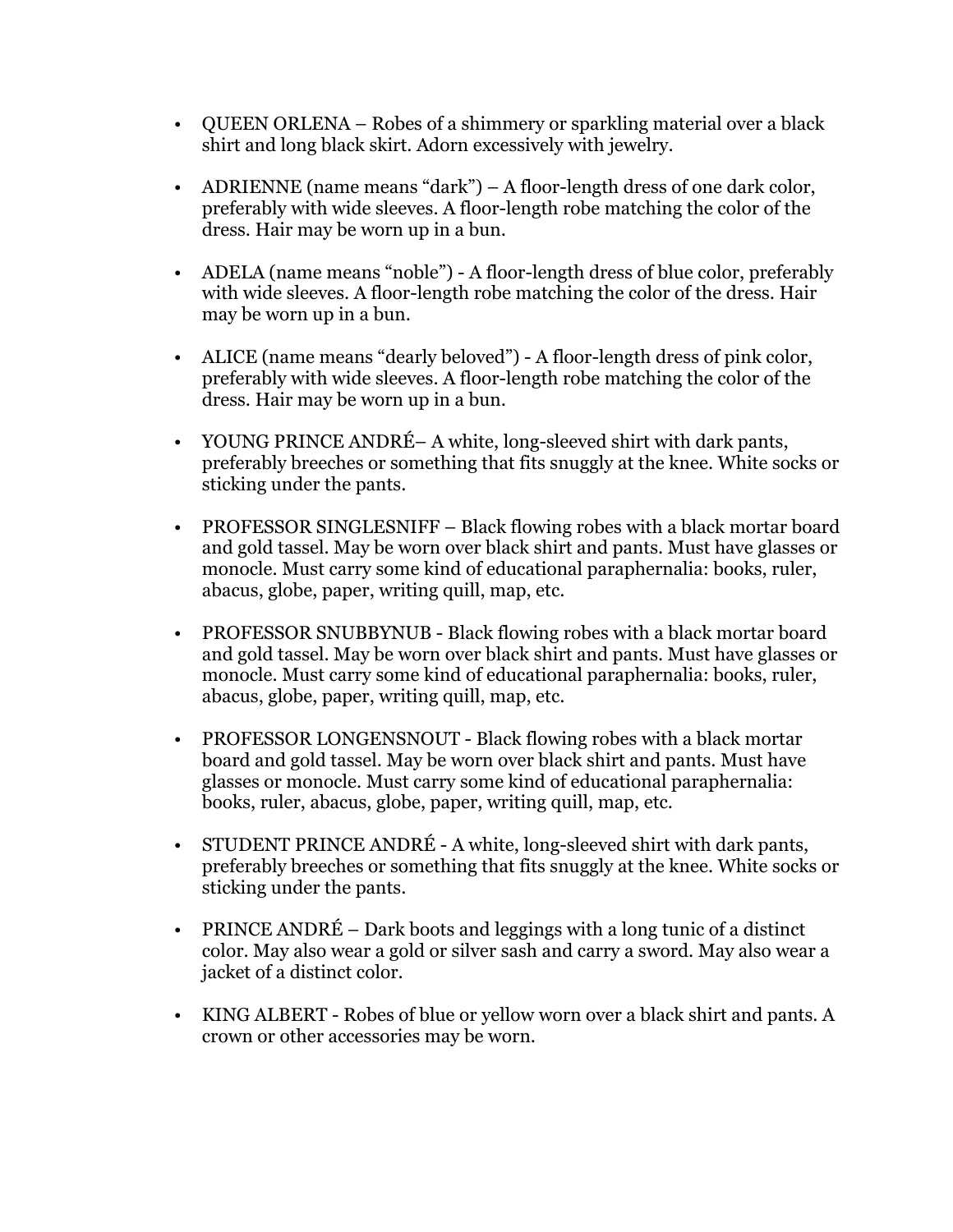- PRINCESS ROSEBUD An ornate, floor-length gown, gloves, jewels, and a crown.
- TRAVELERS Ragged, earth-colored clothing. Should also carry things like: baskets, bags, carts, small children, animals, tools, knapsacks, etc.



## **Scene 1**

- A royal staff for KING HUBERT. This can be made out of cardboard, or you can use a broom handle. If you use a broom handle, you can make the top part out of cardboard and attach it. (Google image search for ideas on colors and styles.)
- Large swaths of gray or black cloth for Stage Hands to wave around ENCHANTRESS. This cloth may be of varying length and shades of gray. It may also be shear or opaque.

## **Scene 2**

- Things for SERVANTS to carry- trays, linens, baskets full of food, or other household objects.
- A baby doll wrapped in a blue blanket. The doll should have a large nose attached to it.
- Silverware for SERVANT#1 to polish. This can be real silverware or silver colored plastic utensils.
- A rag for SERVANT #1 to polish silverware with.
- A cloth for SERVANT #2 to wipe surfaces.
- Cloth napkins for SERVANTS #3 to fold. These can be washcloths or pieces of fabric cut into napkin-sized squares.

## **Scene 3**

- Long noses for SERVANTS to wear. These need to be easy to put on quickly. The best way to this is to use elastic with a fake nose attached. You can buy the one that are already attached to an elastic band. Or you can make noses from cardboard and attach them to elastic bands.
- Several toys.
- Stuffed elephant for PRINCE ANDRÉ to hold.
- Things for SERVANTS to carry- baskets, sheets, trays, etc.

## **Scene 4**

• School supplies for PROFESSORS to each carry- books, papers, quills (you can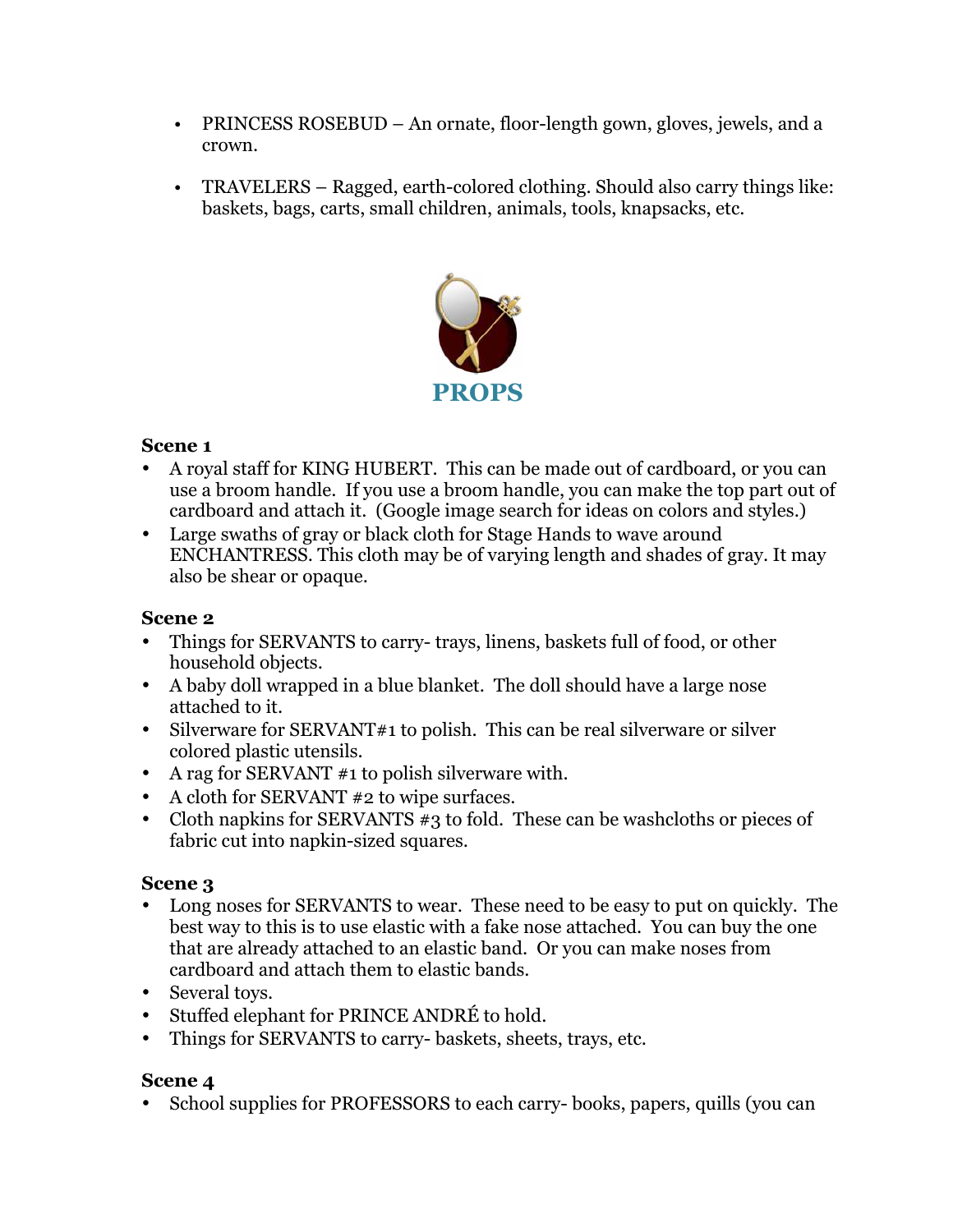use a long feather or tape a small feather to a pencil), maps, rulers, etc.

• An over-sized abacas. You can make this from a large piece of cardboard, about 2 ft wide and 1.5 ft tall. Use a box cutter to cut about one inch strips out of the cardboard, leaving about two or three inches on either side.

 For the counters, you can make them moveable by cutting strips of construction paper and loop them around the cardboard rows, taping the loop together. Or you can make them fixed by cutting out round, flat pieces of construction paper and taping or gluing them to the cardboard rows. You can change the color from row to row, if you want, or make them all the same color.



## **Scene 5**

- Long noses for everyone to wear.
- Birthday decorations- A "Happy Birthday" banner, balloons (these can be real or balloons cut from paper), party hats (bought or made from construction paper) for all the guests to wear (not servants).
- Wrapped gifts. You can wrap several small empty cardboard boxes. These can be placed on the floor in front of the long table.
- A birthday cake. This can be made from a cardboard box painted to look like a cake.
- Cups, to be used for the toast. Can be stackable plastic cups for safety and easy transportation.
- A stack of glossy pictures or something similar for QUEEN ORLENA to present to PRINCE ANDRÉ.

## **Scene 6**

- Long noses for everyone to wear.
- Large swaths of gray or black cloth for Stage Hands to wave around
- ENCHANTRESS. This cloth may be of varying length and shades of gray. It may also be shear or opaque.
- Something to use offstage to create the sound of thunder. If possible, you can use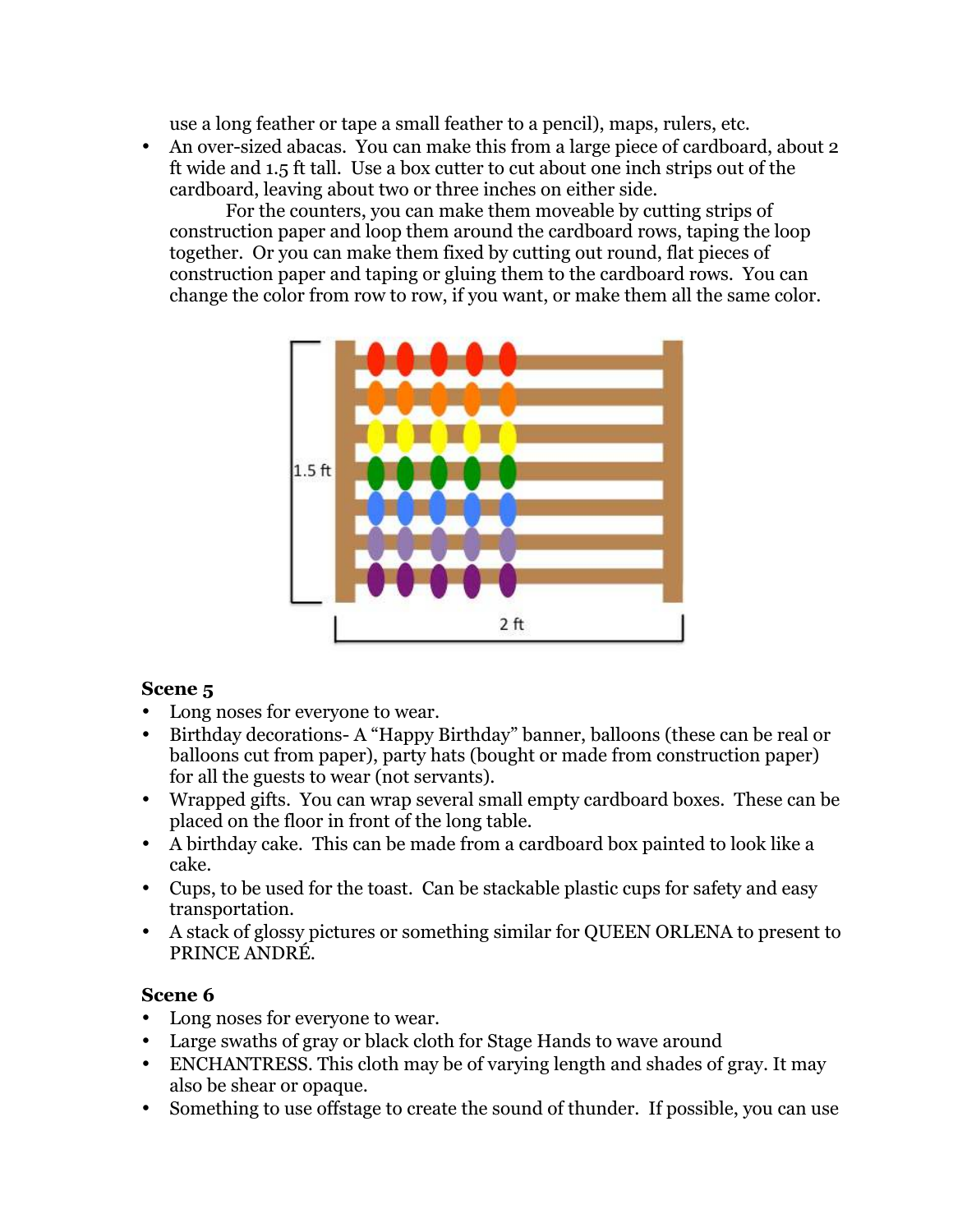a sheet of thick plastic or thin metal, and shake it back and forth. Another option is to use two wooden blocks and bang and rub them together. The latter won't sound as realistic, but it will create a loud sound.

## **Scene 7**

- Things for TRAVELERS- bags, carts, baskets, tools, etc.
- PRINCESS ROSEBUD'S prison. This can be created from 2 clear shower curtains and a PCV pipe structure. Directions and suggestions on construction can be found at the following link: http://theflirtyguide.blogspot.com/2013/06/a-tinydiy-shower-for-teardrop-style.html

\*NOTE – Be sure to create an opening for PRINCESS ROSEBUD'S hand to reach through the curtain. You can do this by cutting a slit into the plastic.





To make scene transitions easier, you can divide the stage into two locations. If you want, you can make a backdrop that shows the two locations. Or you can use a grey backdrop, and differentiate the locations by draping different colored cloths over each of the two sections. For example, different colored green or brown cloth to indicate the countryside/forest, purples, reds, or "tapestries" to indicate the palaces. You can also rely on just set pieces. The two locations are:

1) A wooded path (Scenes 1 and 7) on one side of the stage.